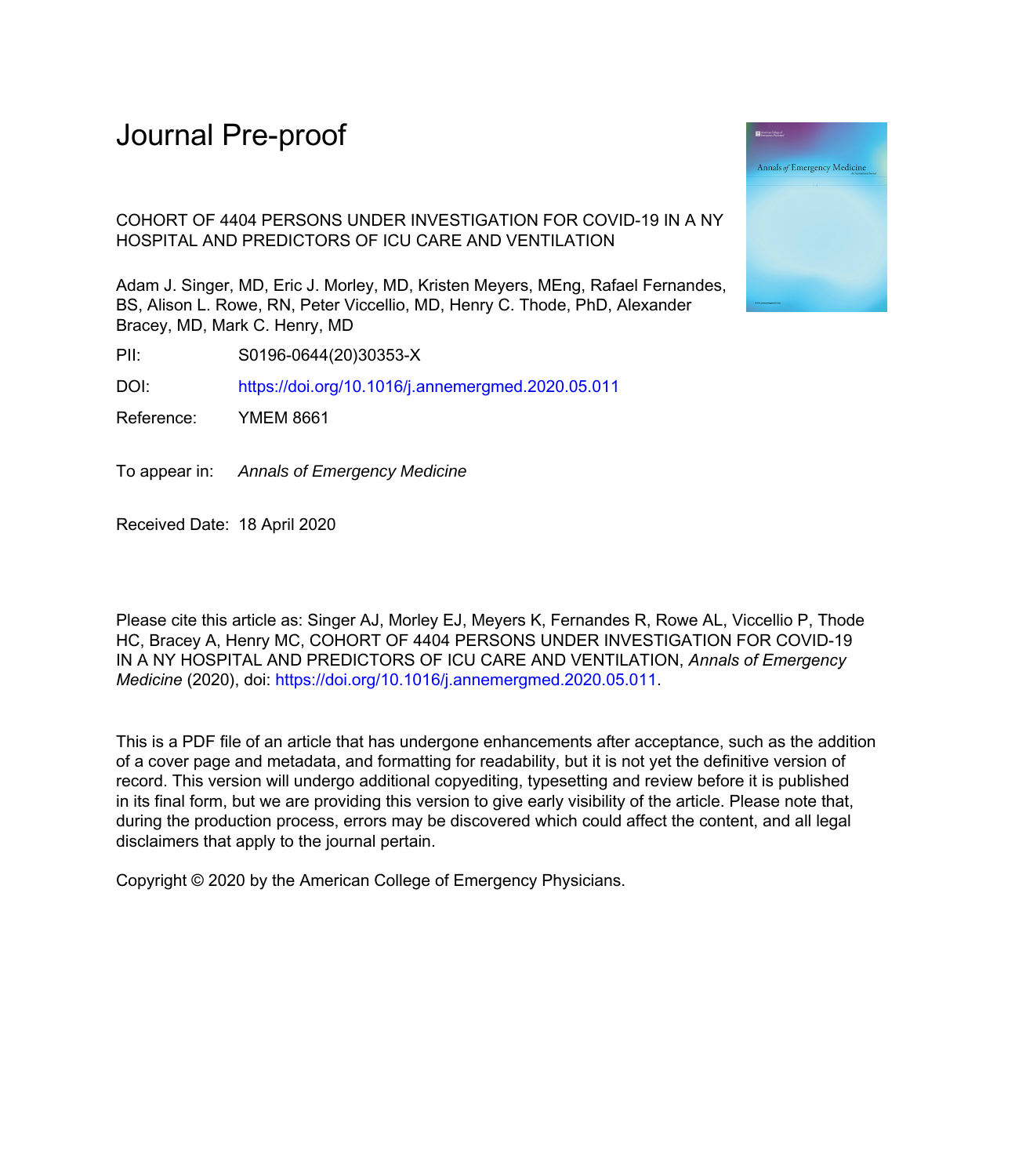**COHORT OF 4404 PERSONS UNDER INVESTIGATION FOR COVID-19 IN A NY HOSPITAL AND PREDICTORS OF ICU CARE AND VENTILATION** 

**Adam J Singer, MD; Eric J Morley, MD; Kristen Meyers, MEng; Rafael Fernandes, BS; Alison L.** 

**Rowe, RN; Peter Viccellio, MD; Henry C. Thode, PhD; Alexander Bracey, MD; Mark C Henry,** 

**MD** 

**From the Department of Emergency Medicine, Stony Brook University, Stony Brook, NY** 

**Address for Correspondence:** 

**Adam J Singer, MD Department of Emergency Medicine HSC L4-050 Stony Brook University Stony Brook, NY 11794 E-mail: adam.singer@stonybrook.edu Tel: 631-444-7857** 

**Meetings: None** 

**Grant: None** 

**COI: None** 

**Word Count:** 2,733

### **Author contributions:**

MH and AJS conceived and designed the study. AJS, KM, and RF supervised the conduct of the trial and data collection. HCT managed the data, including quality control. HCT provided statistical advice on study design and analyzed the data. AJS drafted the manuscript, and all authors contributed substantially to its revision. AJS takes responsibility for the paper as a whole.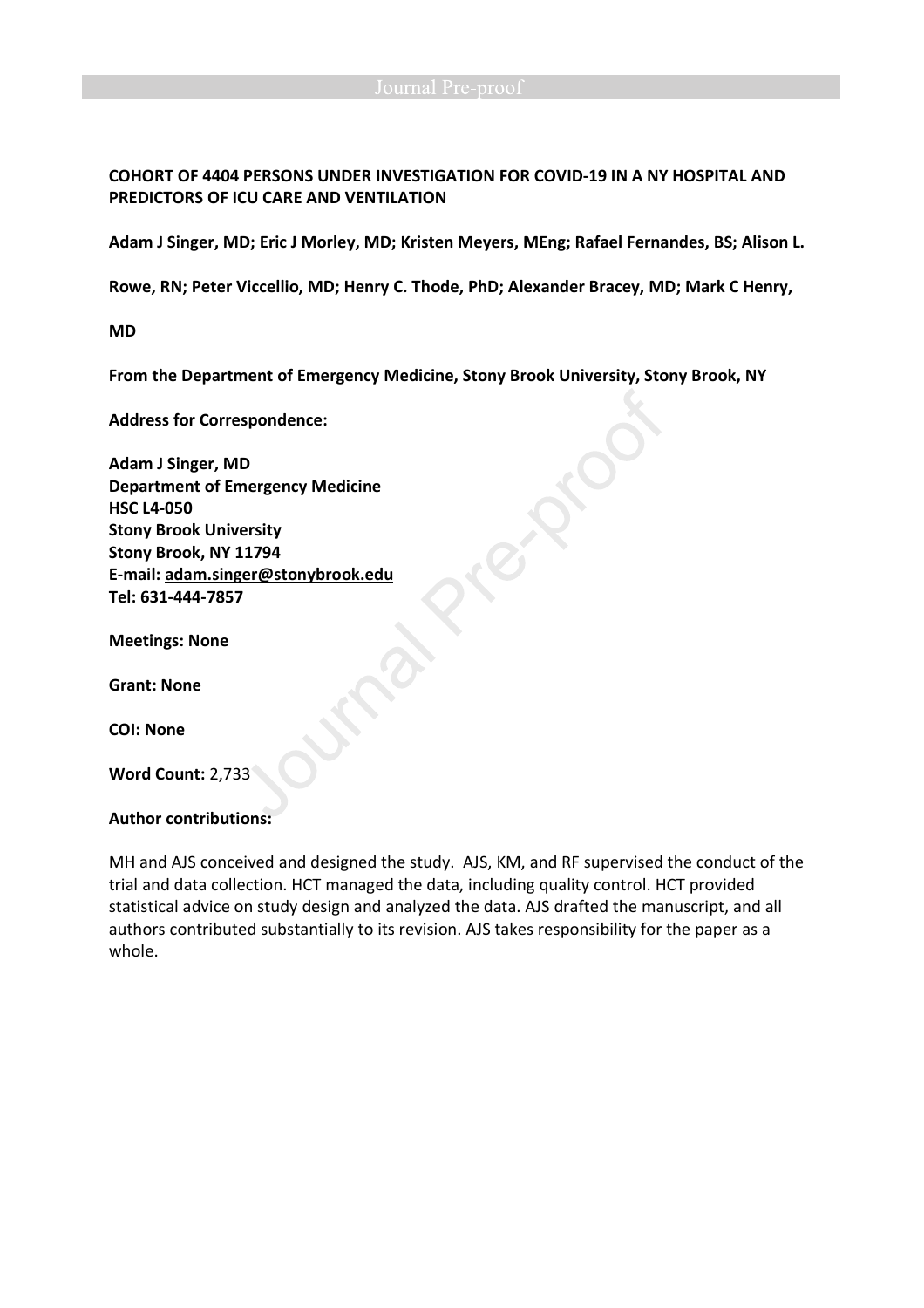# **COHORT OF 4404 PERSONS UNDER INVESTIGATION FOR COVID-19 IN A NY HOSPITAL AND PREDICTORS OF ICU CARE AND VENTILATION**

Journal Prezidoat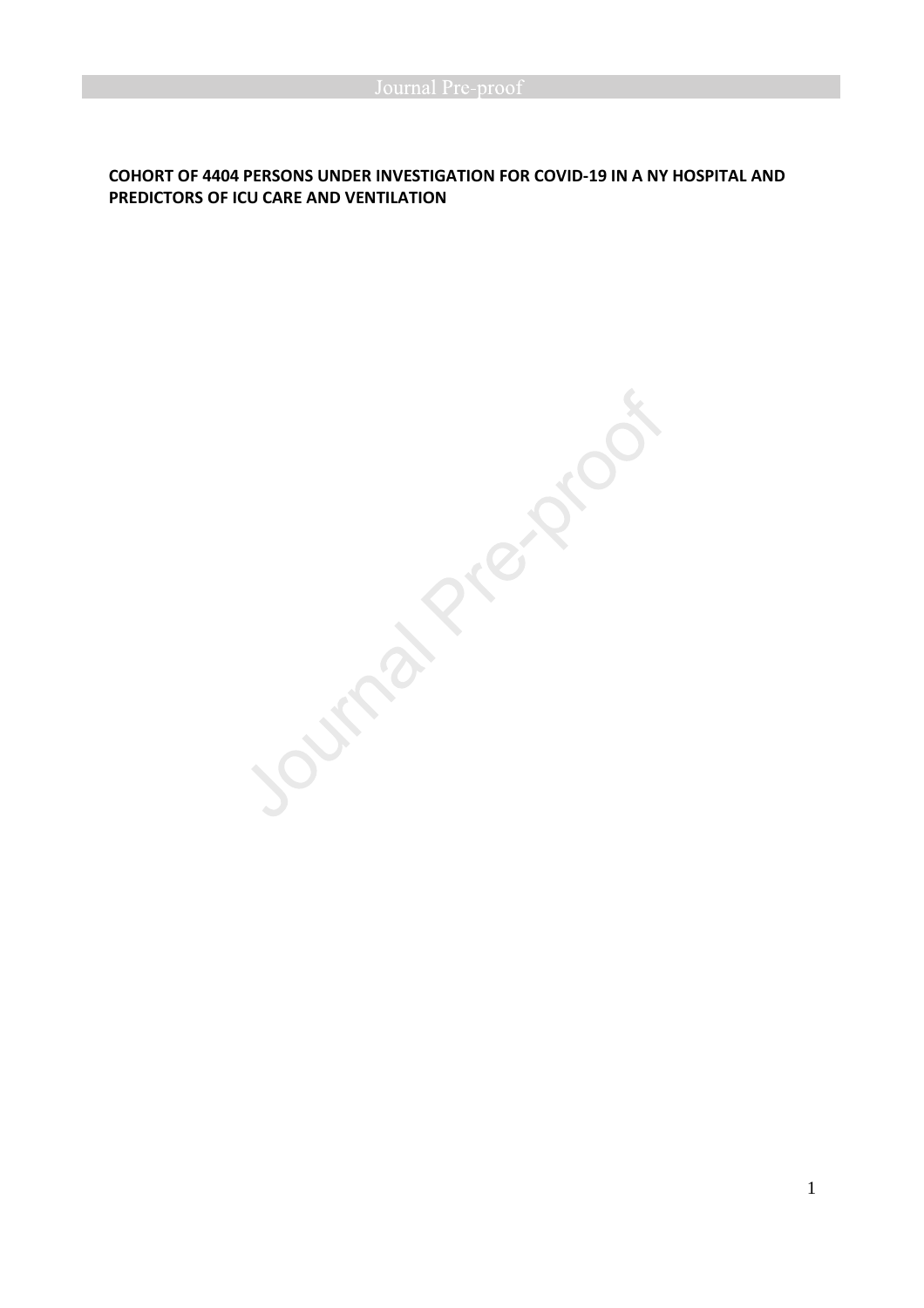### **ABSTRACT**

**Study objective:** Most COVID-19 reports have focused on SARS-CoV-2 positive patients. However, at the time of initial presentation, most patients' viral status is unknown. Determination of factors that predict initial and subsequent need for intensive care (ICU) and invasive mechanical ventilation (IMV) are critical for resource planning and allocation. We describe our experience with 4,404 persons under investigation (PUI) and explore predictors of ICU care and IMV at a NY COVID-19 epicenter.

**Methods:** We conducted a retrospective COHORT of all persons under investigation (PUI) presenting to a large academic medical center emergency department (ED) in NYS with symptoms suggestive of COVID-19. The association between patient predictor variables and SARS-CoV-2 status, intensive care unit (ICU) admission, invasive mechanical ventilation (IMV), and mortality were explored with univariate and multivariate analyses.

**Results:** Between March 12-April 14, 2020 we saw 4,404 PUI patients of whom 68% were discharged home, 29% were admitted to a regular floor and 3% to an ICU. 1,651 of 3,369 patients tested were SARS-CoV-2 positive to date. Of regular floor admits, 13% were subsequently upgraded to the ICU after a median (IQR) of 62 (28-106) hrs. 50 patients required IMV in the ED, 4 required prehospital IMV, and another 167 subsequently required IMV in a median (IQR) of 60 (26-99) hours after admission. Testing positive for SARS-CoV-2 and lower oxygen saturations were associated with need for ICU, IMV and death. High respiratory rates were associated with the need for ICU care.

**Conclusions:** PUI for COVID-19 contribute significantly to the healthcare burden beyond those ruling in for SARS-CoV-2. For every 100 admitted PUI, 9 will require ICU and/or IMV upon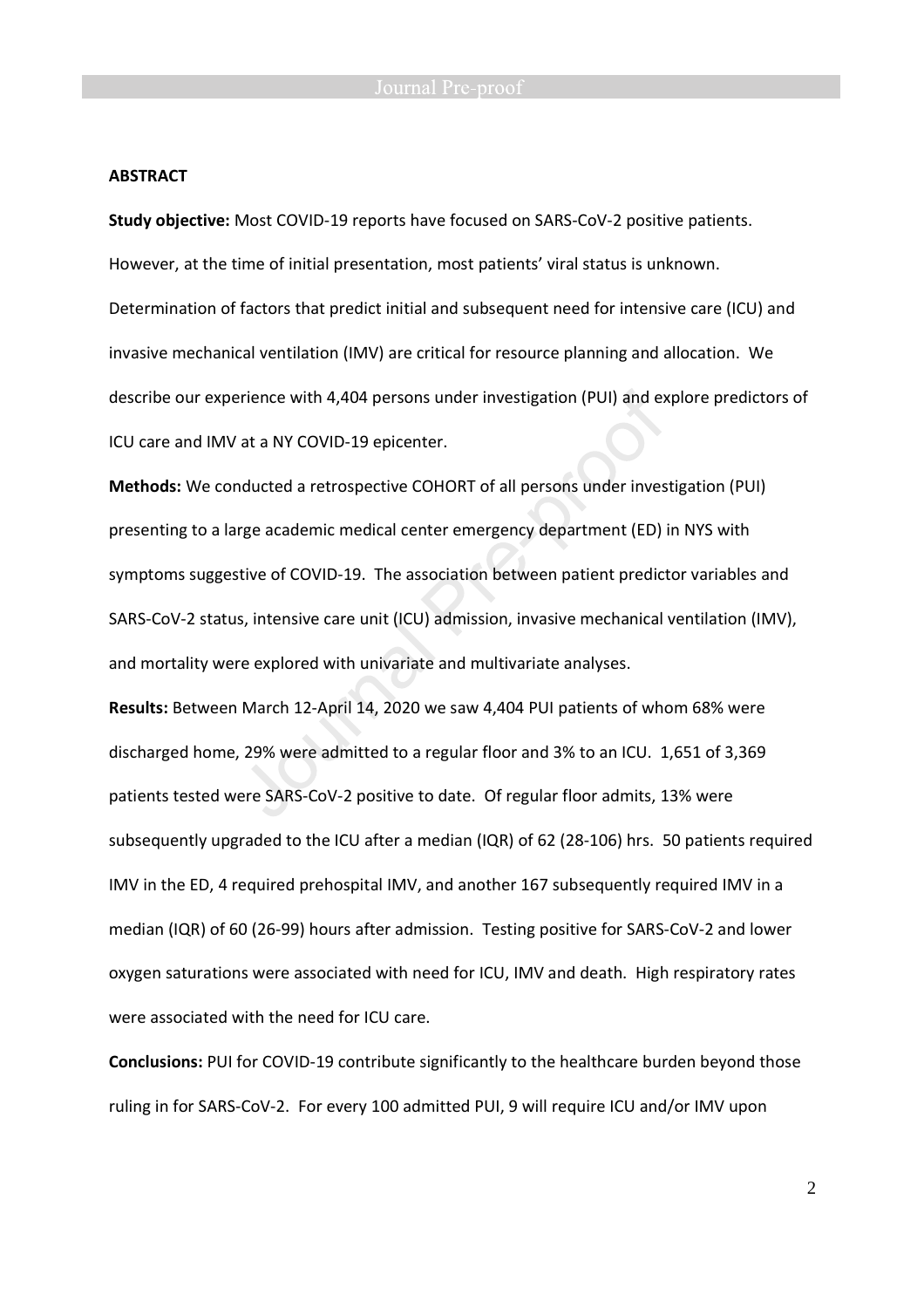arrival and another 12 within 2-3 days of hospital admission, especially PUIs with lower oxygen saturations and positive SARS-CoV-2 swabs. This information should help hospitals stay ahead

**SOUTHDRANS**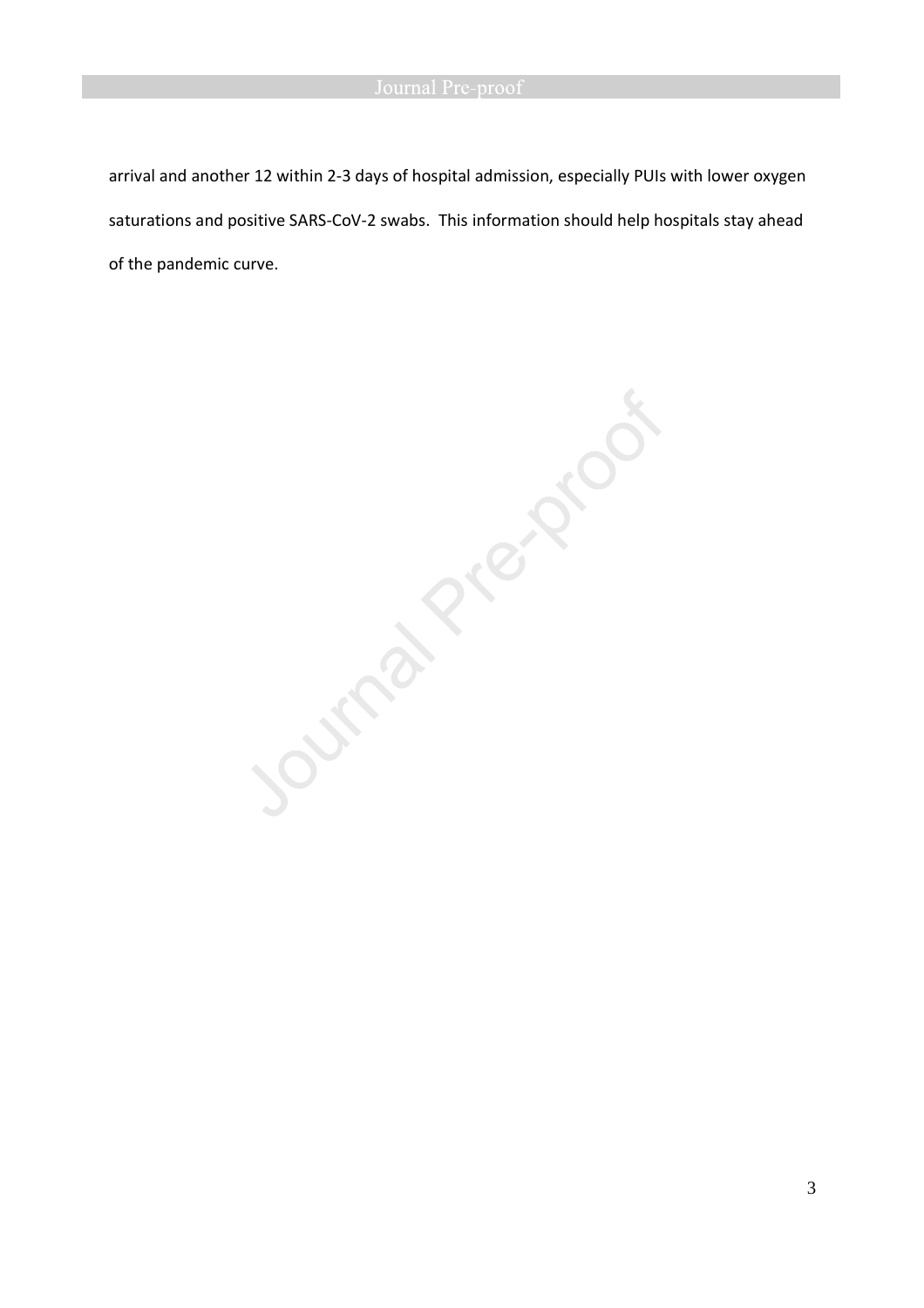### **Background**

COVID-19, which originated in China in December 2019, has now reached pandemic proportions.<sup>1</sup> While most publications have rightfully focused on patients who had a positive PCR test for SARS-CoV-2, $^{2-8}$  stress on the health care system has also occurred due to a surge in the number of persons under investigation (PUI) with symptoms possibly but not exclusively due to COVID-19. Due to shortages in testing, delays in reporting the results of viral testing, false negatives tests, and daily fluctuations in test results within individual patients,<sup>9, 10</sup> all PUI should be considered to have COVID-19 until proven otherwise.

### **Importance**

Our hospital emergency department saw its first PUI on February 7, 2020. Since then we have seen a growing number of PUIs and as of April 14, 2020 we have seen approximately 4,600 such patients with increasing SARS-CoV-2 rule in rates. Our administration and clinical services have responded by rapid expansion of our capacity including the ED and most recently the opening of a field ER tent (with the help of the NYS Department of Health, NYS Department of Environmental Conservation, NYS Department of Homeland Security and National Guard) in which many of the less ill PUI are seen. Due to nationwide shortages, it is important to be able to predict, real time, future needs for intensive care unit (ICU) beds and mechanical ventilators based on the number and type of patients arriving at the ED with suspected COVID-19 and number of admissions to regular floors. This would give critical lead time to allocate resources most wisely both now and in future anticipated pandemics, helping to stay ahead of the curve. **Goals of this investigation**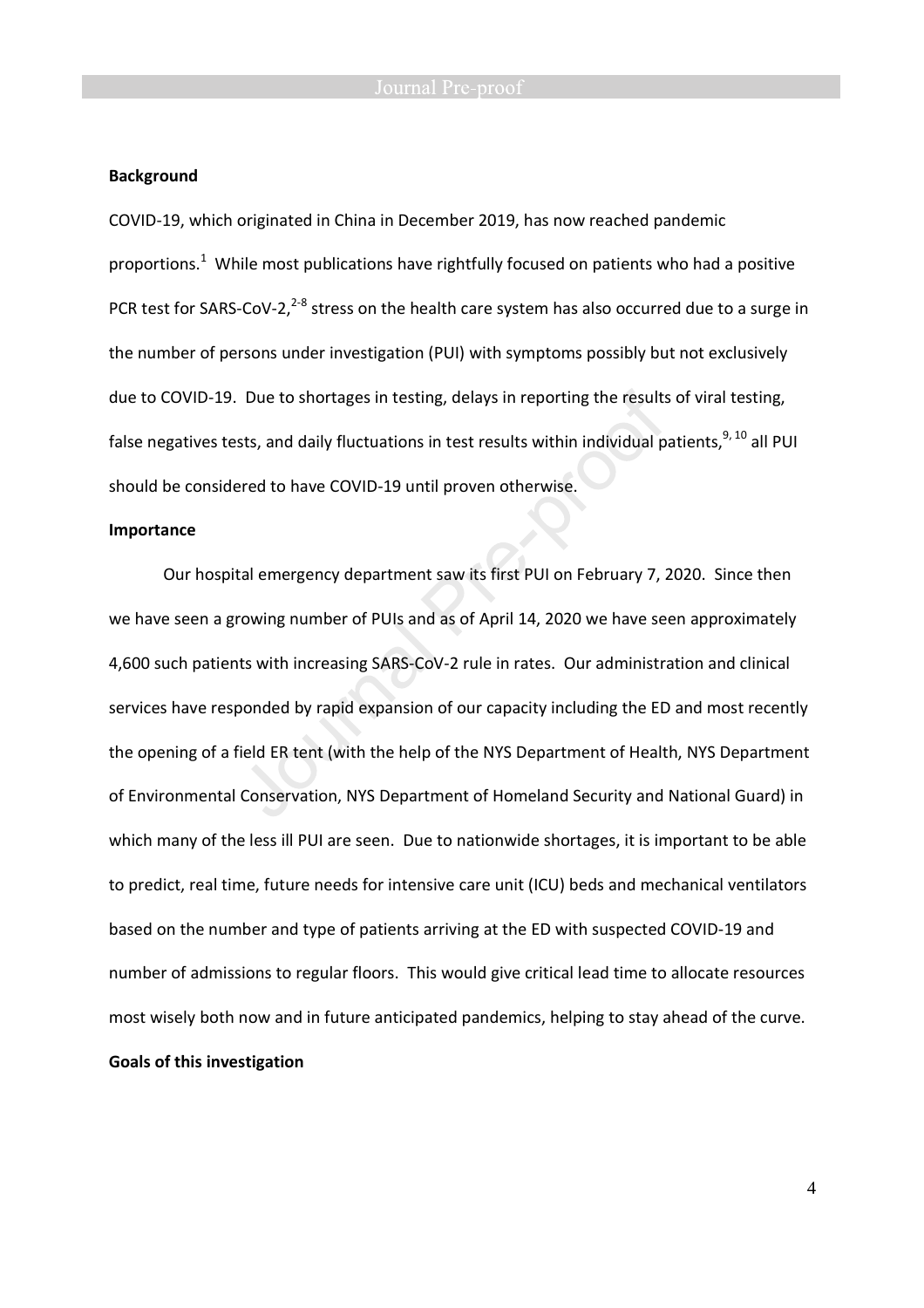# Journal Pre-proof

In this report we present a cohort of 4,404 PUI and compare patient clinical characteristics and outcomes based on whether they test positive or negative for SARS-CoV-2. We also performed an exploratory analysis regarding patient factors that predicted the need help other healthcare institutions in planning for and responding to the COVID-19 pandemic and similar future pandemics

for ICU level care, invasive mechanical ventilation, and death. It is our hope that this data will<br>help other healthcare institutions in planning for and responding to the COVID-19 pandemic<br>and similar future pandemics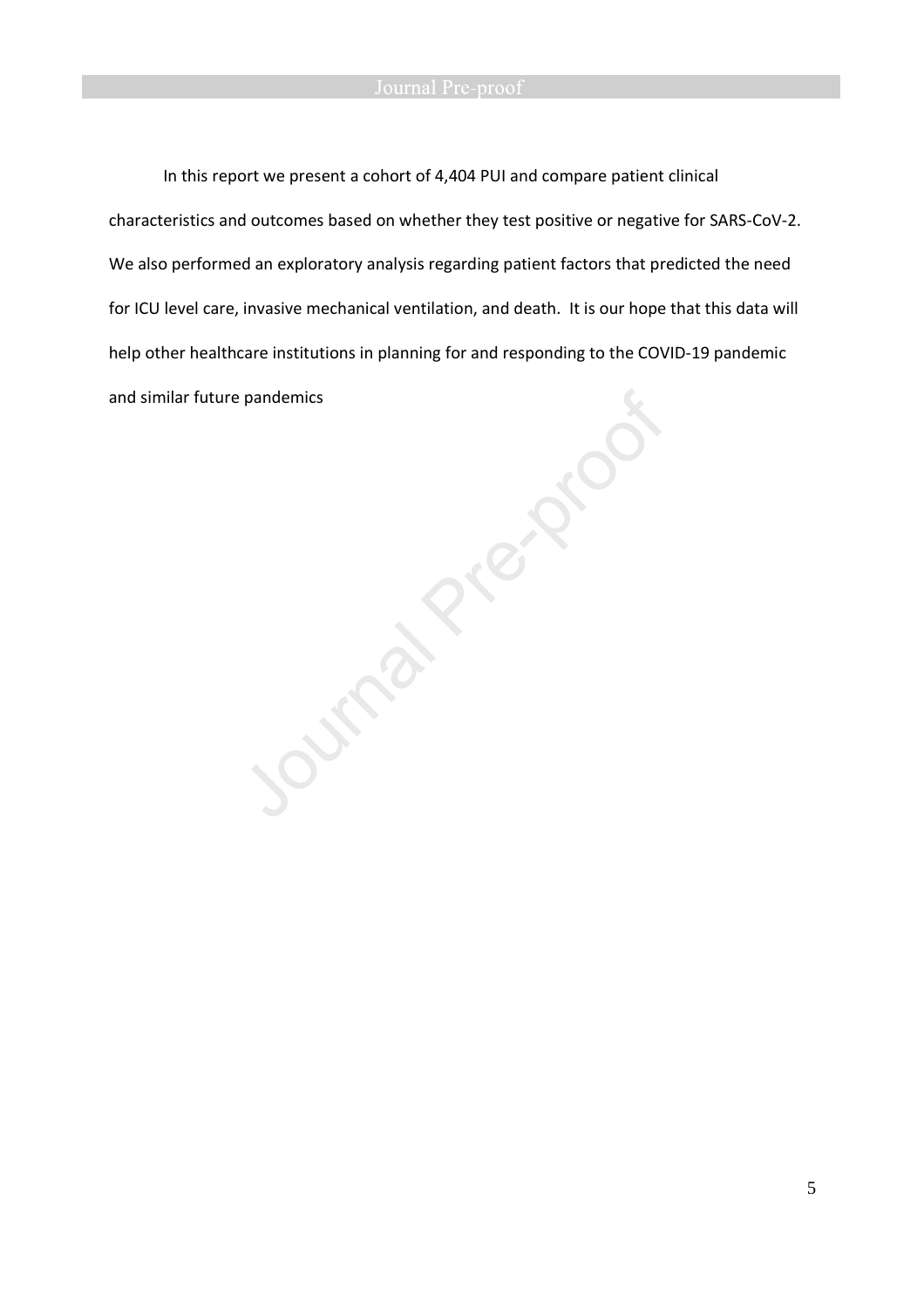### **METHODS**

### **Study Design**

We performed a structured, retrospective chart review, consistent with the recommended methodology of Kaji et al, $^{11}$  in all persons under investigation (PUI) presenting to our ED with symptoms suggestive of COVID-19. Our study followed the Strengthening of Reporting of Observational Studies in Epidemiology (STROBE) reporting guidelines for crosssectional studies (http://www.equator-network.org/reporting-guidelines/strobe/). Because of the retrospective design, we received IRB approval with waiver of informed consent.

### **Patients and Setting**

 We performed a computerized search of our electronic medical records to identify all patients with a physician PUI order in the computer. In early February we added a specific computerized PUI order to our electronic medical record to indicate that the provider suspected that the patient might have COVID-19. While the definition of persons under investigation for COVID-19 has evolved, we included any patient with signs or symptoms of a flu-like illness including but not limited to: fever, cough, shortness of breath, fatigue, myalgia, sore throat, diarrhea, or loss of smell or taste. Patients of all ages were included. Eligible patients presented from March 12, 2020 to April 14, 2020. Our ED is a large, tertiary care, suburban, academic medical center with over 100,000 annual ED visits. Our medical center is also a major referral center for the county of Suffolk, NY on the eastern end of Long Island, with over 1.5 million inhabitants.

In order to expand our capacity to see PUI, on March 9, 2020 we opened a 16 bed unit in an ambulatory care pavilion that was not being used in which we saw the less ill PUI patients.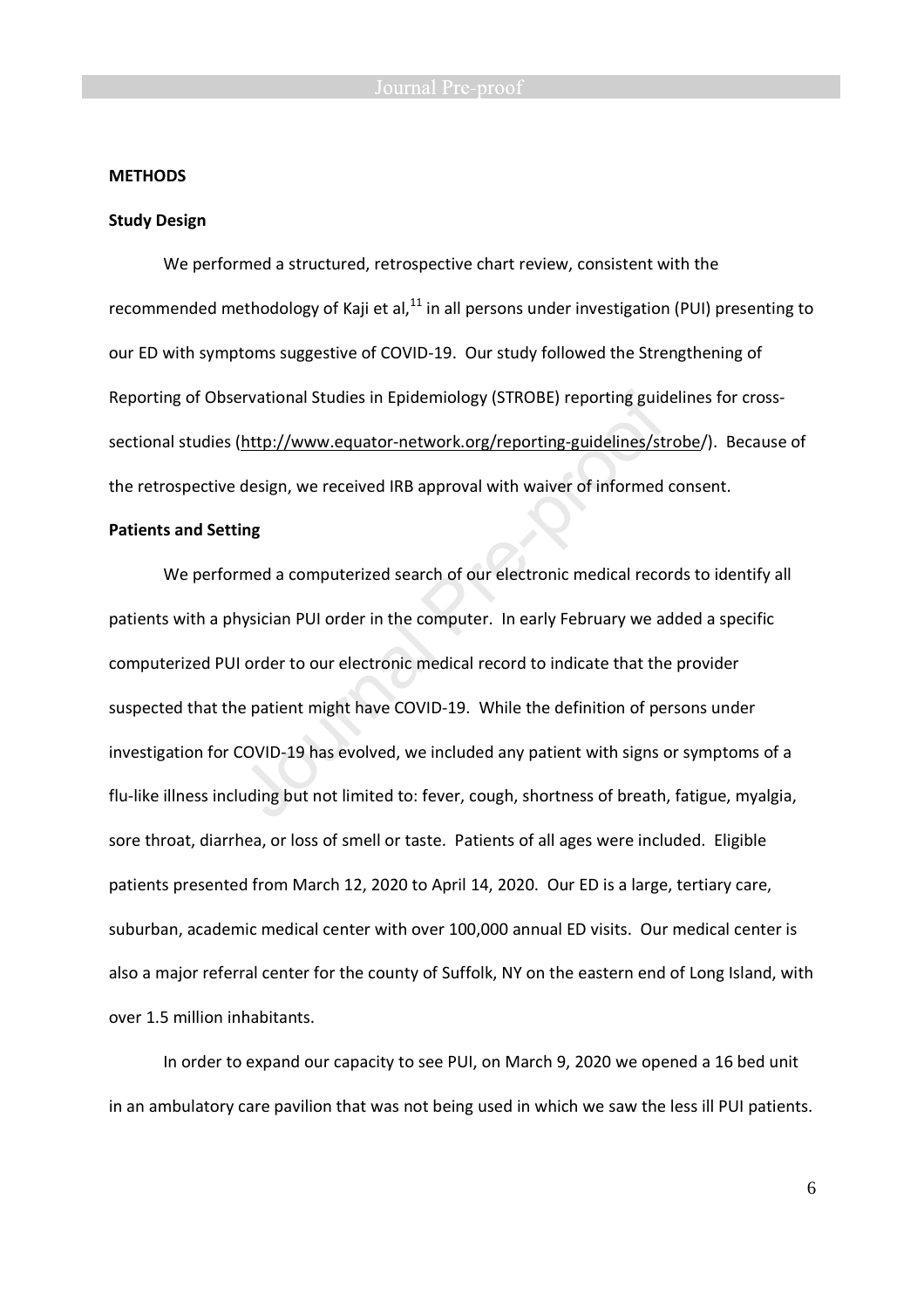To further expand our capacity, we moved to a field tent on March 24<sup>th</sup>, 2020, on the other side of our university campus. This move was done to create more ED space while the ambulatory care pavilion was being prepared for conversion to an inpatient unit. Use of PCR testing for SARS-CoV-2 varied based on evolving CDC recommendations and availability. In general, all patients presenting to the ER tent were tested while all patients presenting to the main ED who required hospital admission and symptomatic healthcare workers were also tested.

### **Data Source and Collection**

 The source of all data was the electronic medical record. Extraction of data was performed both manually (e.g., for items present in the various clinical notes and radiology reports) and automatically (e.g., for vital signs and laboratory results). For eligible patients, we extracted demographic information, comorbidities, symptoms, exposure history, vital signs, lab results, chest XR and chest CT imaging results, disposition, (discharge to home, admission to a non-intensive floor, admission to intensive care unit [ICU]), and treatments (invasive and noninvasive mechanical ventilation). We defined all study data and variables prior to initiating the study and trained our data abstractors using a library of definitions. We periodically monitored data collection and determined the inter-observer agreement on the primary outcome on a randomly selected sample of 20 study patients. Interobserver agreement (Kappa statistic) for invasive mechanical ventilation and ICU admission was excellent (1.0 for both). Agreement for subsequent ICU upgrade was 0.89 (95% CI, 0.67-0.99).

### **Study Outcomes**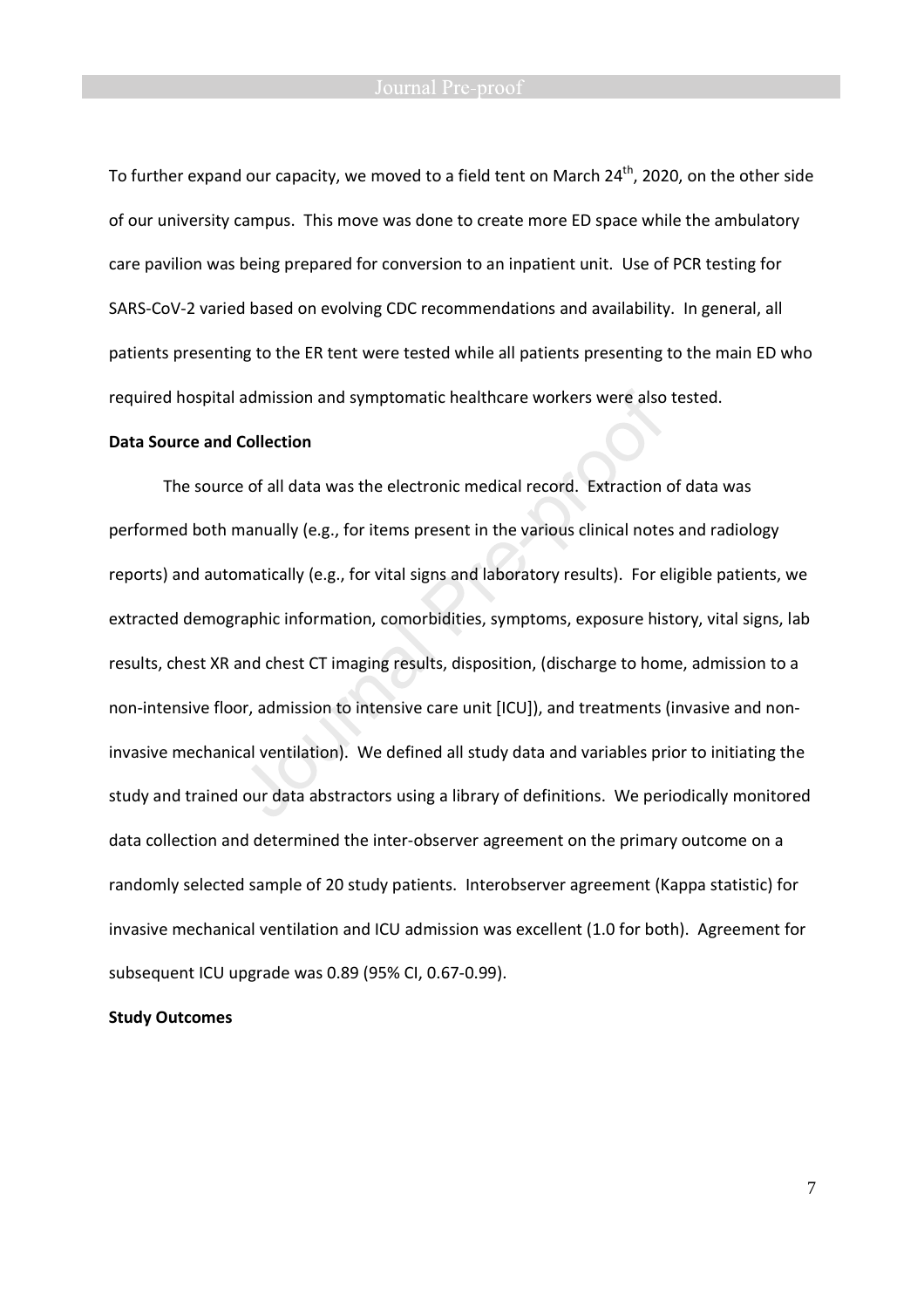The primary outcomes were ICU admission, invasive mechanical ventilation and mortality. Secondary outcomes were hospital admission and whether or not patients tested positive for SARS-CoV-2 PCR.

### **Data Analysis**

 Data are summarized as numbers and frequencies for nominal data and means with standard deviations (SD), or medians with inter-quartile ranges (IQR), for continuous data. For all variables and models, we only used the initial findings at ED presentation. Comparisons between groups were performed using Chi-square or Fisher's exact test for categorical data and t-tests or Mann Whitney U tests for continuous data. Exploratory multivariate analysis of the primary and secondary outcomes was performed using potential predictor variables chosen based on biological plausibility and previous reports. Level of significance was defined as a P value of 0.05 or less. The rates of ICU admission, invasive mechanical ventilation, and death were calculated using the total number of hospital admissions as the denominator.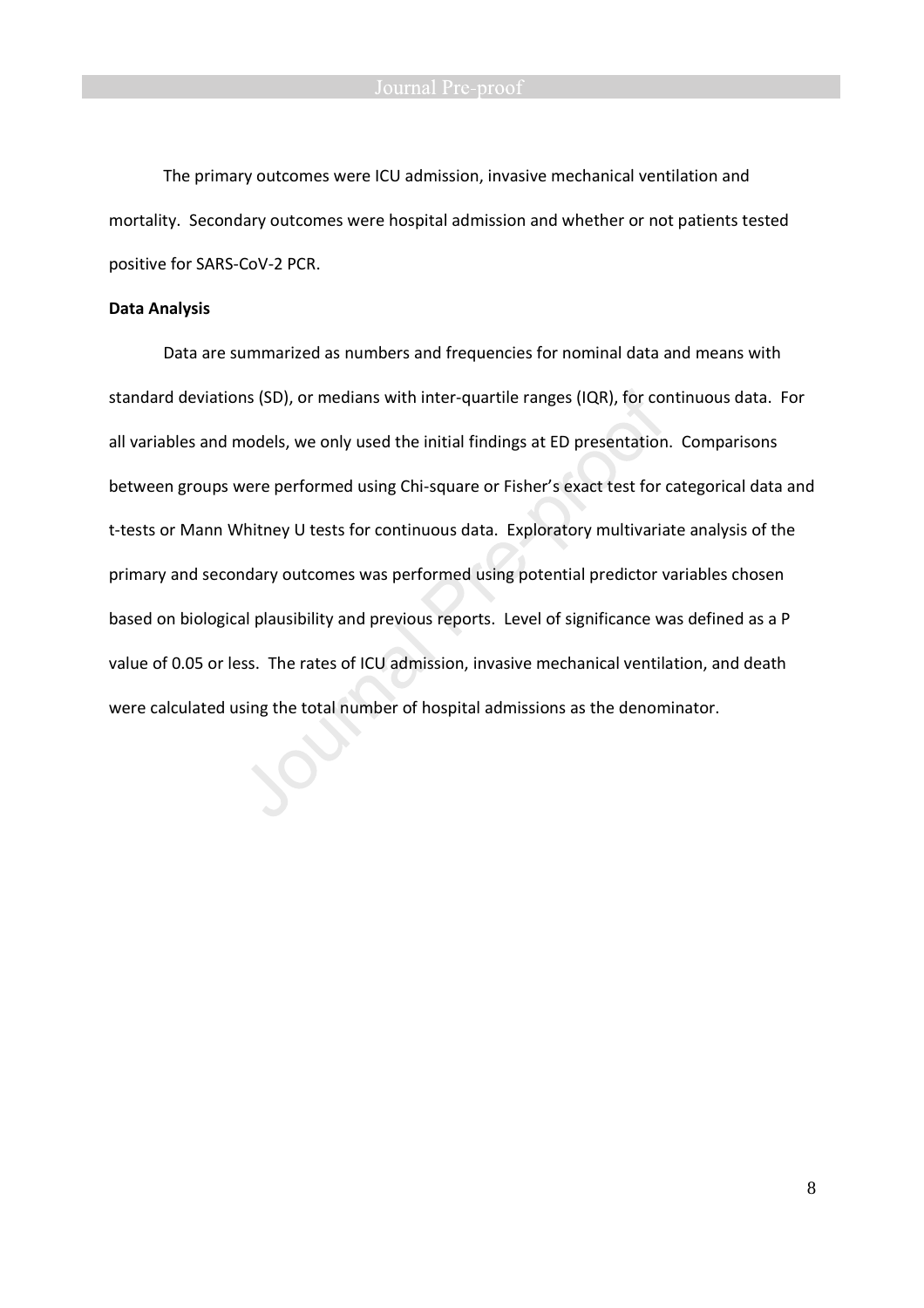### **RESULTS**

### **General Characteristics**

 Between March 12, 2020 and April 14 2020, our ED saw 4,404 PUI of which 3,003 (68%) were discharged home, 1,267 (29%) were admitted from the ED to a regular floor and 122 (3%) were admitted directly from the ED to an ICU; there were 12 deaths in the ED. Of all PUI, 558 were seen in the ambulatory care pavilion and 1,422 in the field tent.

Median (IQR) age of all PUI was 47 (33-60) years, 51% were male, 11% were healthcare workers, and 3.4% were under the age of 18 years. Co-morbidities included hypertension (25%), diabetes (13%), asthma (9%), coronary artery disease (8%), chronic obstructive pulmonary disease (4%), heart failure (3%), cancer (5%), immunosuppression (4%), chronic kidney disease (4%), previous smoking (2%) and current smoking (6%).

Most common symptoms were cough (72%), fever (63%), shortness of breath (43%, with sputum in 10.4%), myalgias (23%), fatigue (14%), and diarrhea (14%). Sick contacts were reported in 41% of PUI, and exposure to a confirmed case of COVID-19 in 28%. Of 2,606 chest X rays, 1,346 (52%) had an opacity, of which 1,010 (75%) were bilateral. Of 579 chest CTs, 374 (65%) have had an opacity, of which 299 (80%) were bilateral.

 Of 1,267 patients initially admitted to a regular floor, 169 (13%) were upgraded to ICU care within a median (IQR) of 62 (28-106) hours. The number of PUI and non PUI ED visits over time is presented in Figure 1. Of all patients seen, 3,369 (76.5%) were tested for SARS-CoV-2. Of 2,897 SARS-CoV-2 tests available to date, 1651 (57%) were positive and 1,246 (43%) were negative. Invasive mechanical ventilation was required in 221 patients; 4 in the prehospital setting, 50 in the ED and 167 after admission within a median (IQR) 60 (26-99) hours. Of those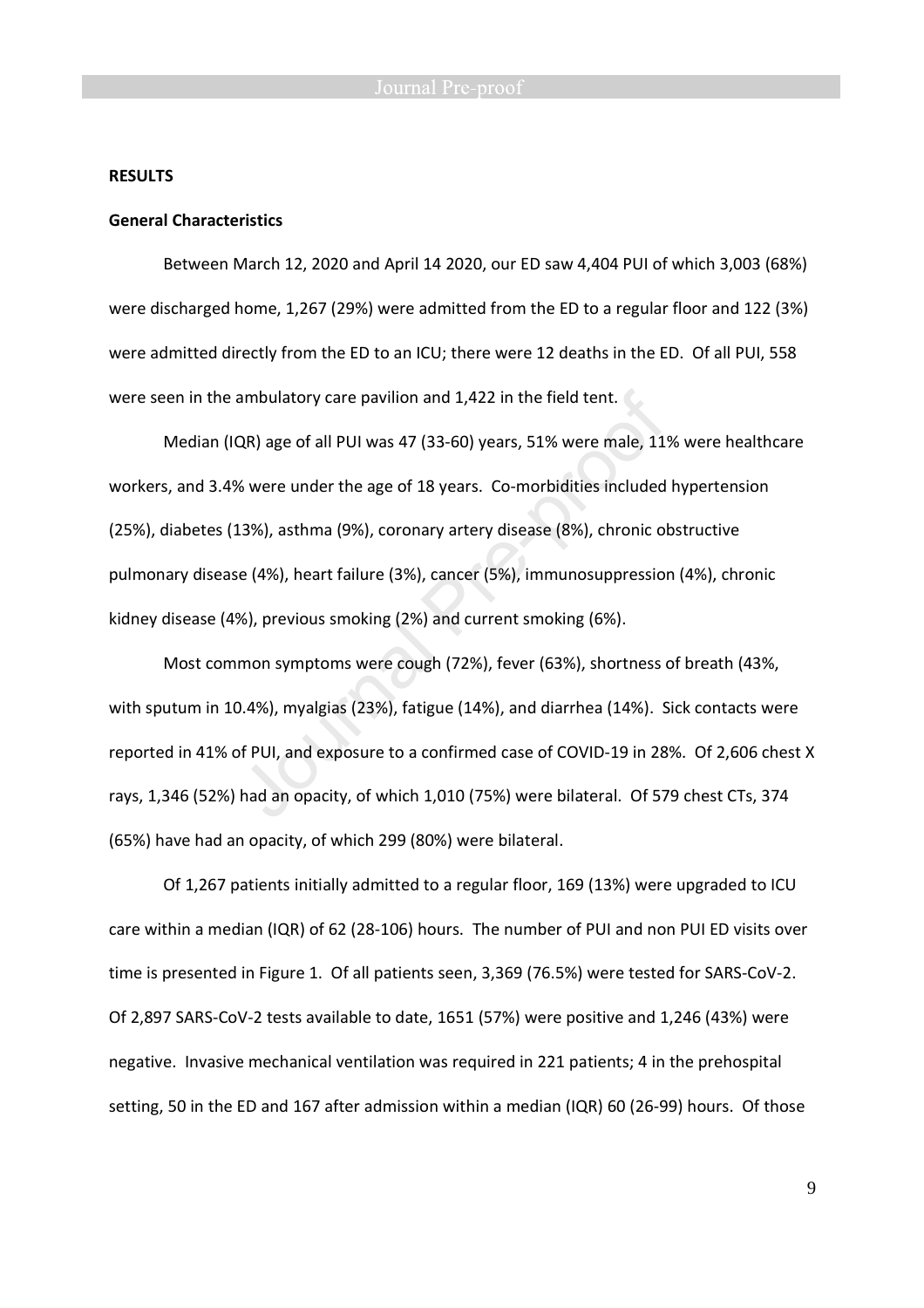intubated, 42 have been extubated and discharged, 47 have been extubated and are still admitted, and 58 died in the hospital. The remaining are still intubated. Median (IQR) length of intubation for those already extubated or who died was 6 (2-10) days. Median (IQR) time on ventilator was 4.7 days (2.6-8.5) for those who died and 7.1 (3.4-9.8) days for the survivors. Between 3/12/2020-4/14/2020 there were 103 deaths, of which 72 tested positive for SARS-CoV-2. Overall mortality rate was 103/4,404 or 2.3% (95%CI, 1.9-2.8).

Of 3,003 PUI visits which resulted in discharge directly from the ED, 187 revisited our ED during the study period; 76 were admitted to a regular floor and 5 directly to the ICU. Thirteen of the admits required IMV and, of the 76 floor admits, 12 were later upgraded to an ICU. Currently, of the 81 admitted patients 42 have been discharged home and 1 died.

### **Group Comparisons.**

 Tables 1 summarizes patient characteristics and outcomes based on the results of their PCR tests. Of note, patients testing positive for SARS-CoV-2 were more likely to have abnormal findings and bilateral opacities on chest imaging than those testing negative. Table 2 compares patients requiring invasive mechanical ventilation and those not requiring invasive mechanical ventilation. Comparison of patients based on whether they were admitted to an ICU or not are presented in supplemental Table 1. The results of the exploratory multivariate analyses are presented in supplemental Table 2a. Multivariate predictors of testing positive for SARS-CoV-2 were exposure to COVID-19, cough, fever, being Hispanic, smoking history, and hypoxemia. Multivariate predictors of ICU admission or upgrades were testing positive for SARS-CoV-2 and hypoxemia. Multivariate predictors of invasive mechanical ventilation were testing positive for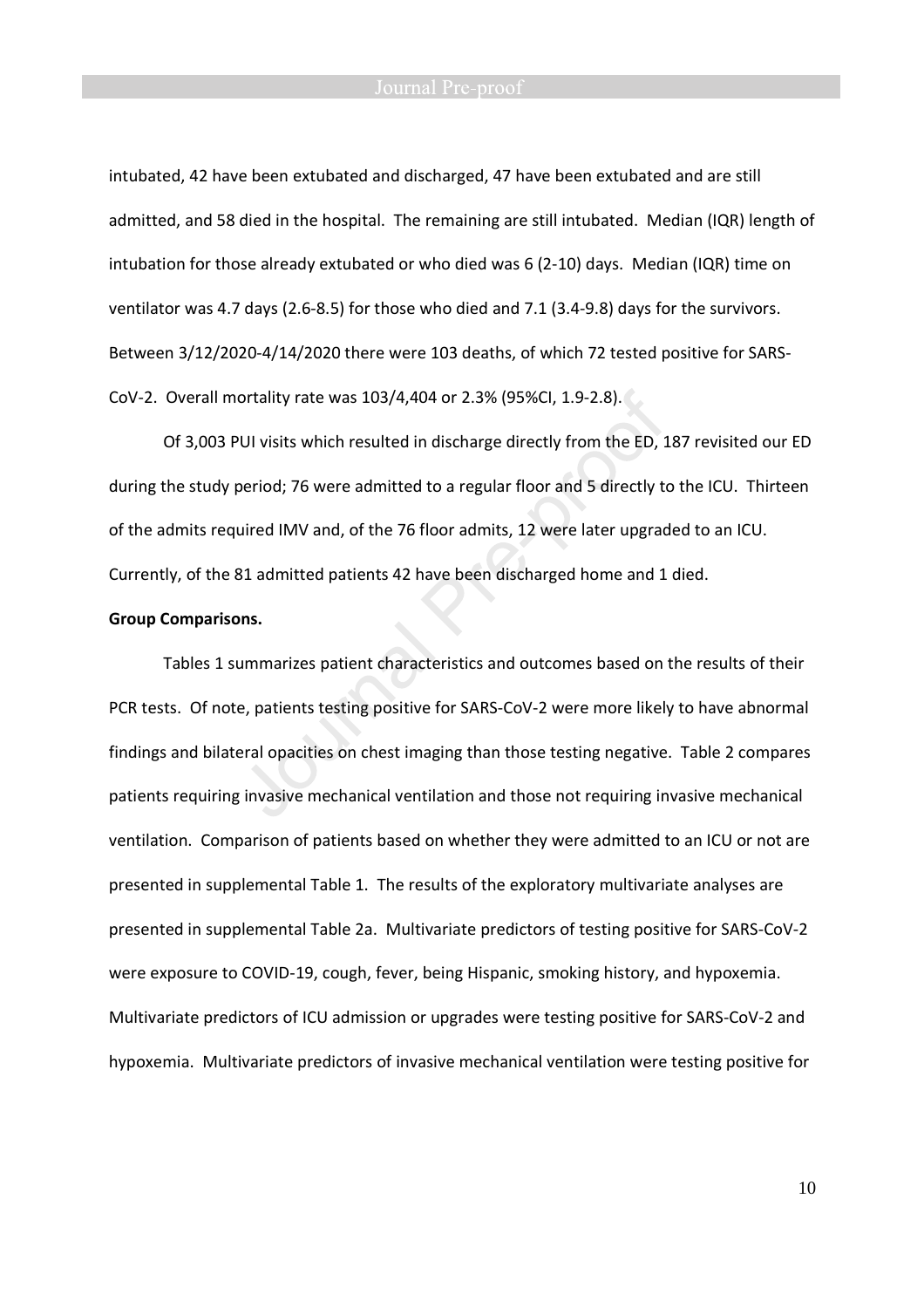SARS-CoV-2, male sex, hypoxemia, and increased respiratory rate. Multivariate predictors of death were testing positive for SARS-CoV-2, history of COPD, age, and hypoxemia.

## **Outcomes by age and sex**

ICU admissions, invasive mechanical ventilation, and mortality are presented in Table 3.

In general, outcomes were worse in men and older patients Table 3. A comparison of<br>missions, invasive mechanical ventilation, and mortality are presented in Table 3.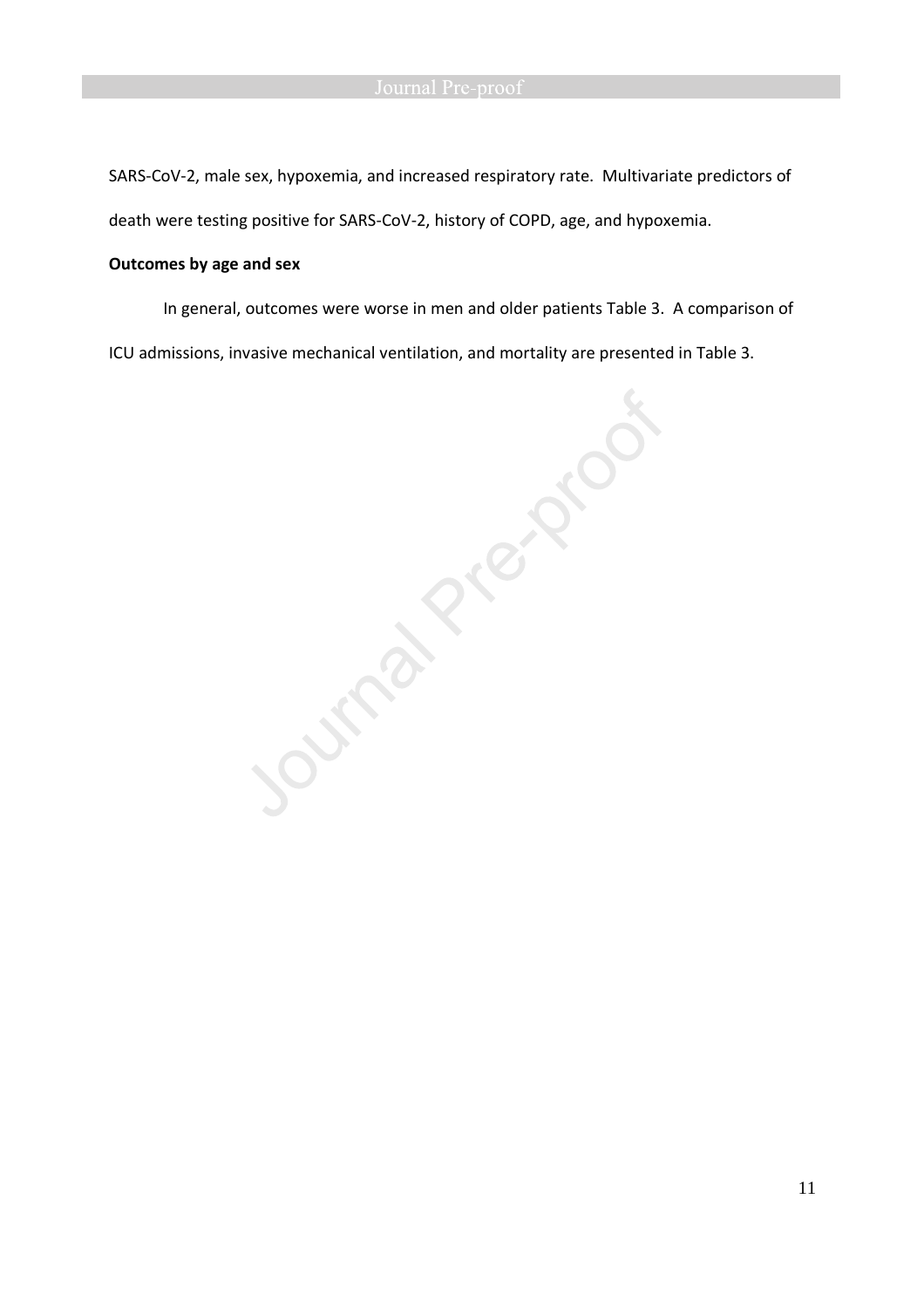### **LIMITATIONS**

 Our study has several notable limitations. Although data capture was often contemporaneous or within 24 hours of patient contact, it still is retrospective in nature and therefore subject to all of the limitations of this study design including selection bias, errors in data entry, and residual confounding. The data regarding the frequency of SARS-CoV-2 testing should be viewed with caution since criteria for testing changed frequently based on CDC and Department of Health recommendations and local resources such as test availability. In addition, due to limited sensitivity, many patients who tested negative for SARS-C0V-2 may have had COVID-19. Importantly, our predictive models are based on the initial presentation to the ED. Obviously, changes in vital signs, laboratory values, and imaging over time are critical in predicting outcomes. We and others at our center are looking into artificial intelligence and machine learning using time series to further improve on our predictions. Importantly, our regression models should be considered exploratory and may have resulted in over fitting. While we report the number of deaths to date, mortality and case fatality rates cannot be directly calculated until all patients are either discharged alive or die while in hospital. Finally, our results are also limited to a single hospital setting near the epicenter of the COVID-19 pandemic and may not be representative of other settings.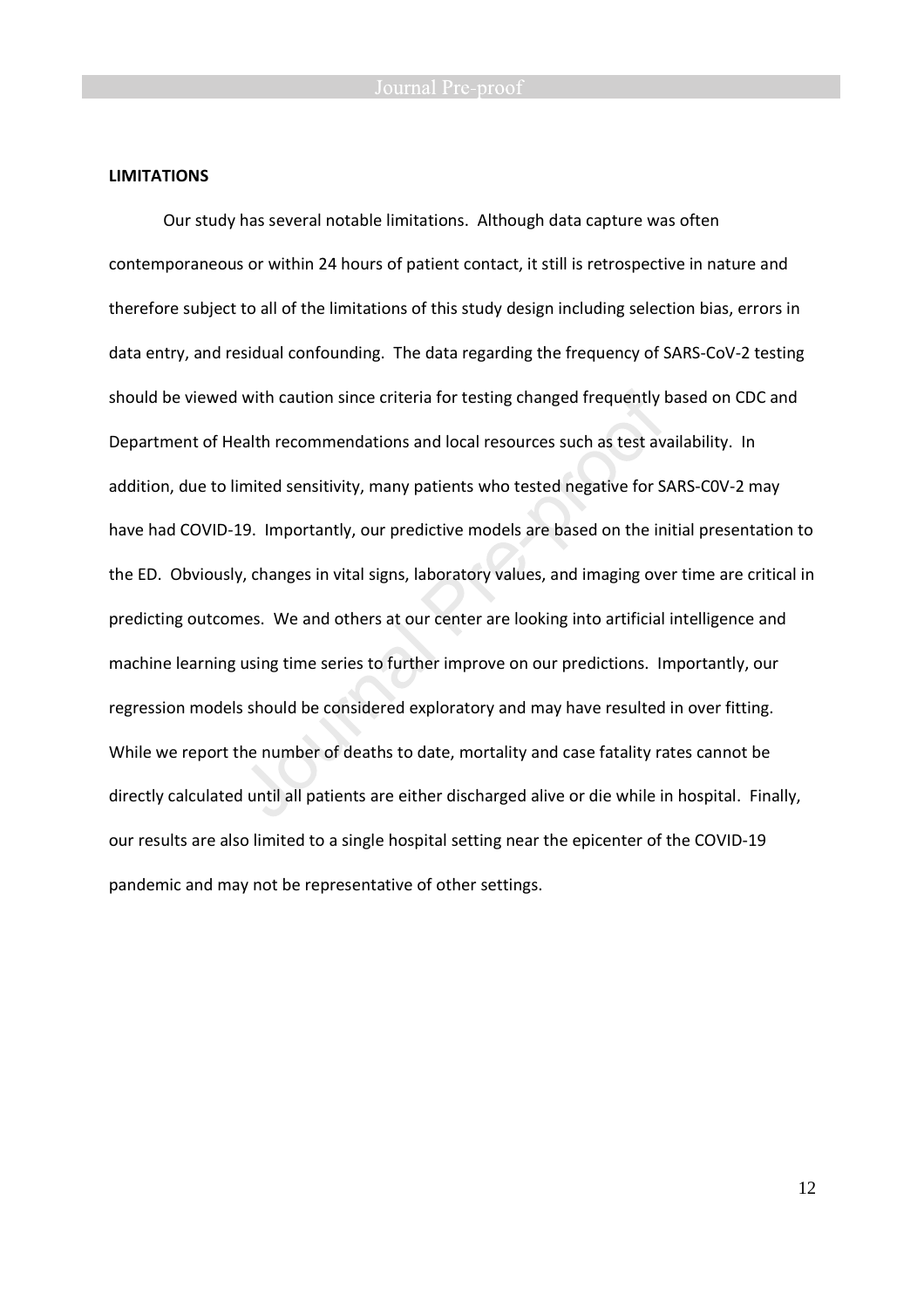### **DISCUSSION**

 Our data show that the burden of COVID-19 goes well beyond just those who test positive for SARS-CoV-2. This is especially true since the results of SARS-CoV-2 testing are often only known hours or days after admission and since false negative results are common. Even though outcomes were generally worse in those with positive PCR tests, need for ICU level of care, mechanical ventilation, and mortality in PUI testing negative was still considerable. We also demonstrate how quickly the percentage of PUI testing positive for SARS-CoV-2 increases over time. Our most recent data indicate that of all current admissions from the ED, more than two thirds are PUI.

While many PUI can be discharged directly from the ED with a relatively small bounce back rate, a significant percentage of patients are admitted directly to an ICU or are later upgraded to an ICU within a median of 62 hours. There are also a significant number of PUI requiring invasive mechanical ventilation, with most being intubated a median of 60 hours after hospital arrival. Thus, for every 100 PUI admitted to the hospital, 9 will require immediate ICU and/or IMV and another 12 will require ICU and/or IMV within approximately 2-3 days. When intubated, the length of mechanical ventilation is considerable, further contributing to the healthcare burden. As expected, lower oxygen saturations and testing positive for SARS-CoV-2 were both associated with need for ICU, IMV, and mortality. Male sex and respiratory rate were associated with ICU admission while a history of COPD, and age were associated with mortality. Patients testing positive for SARS-CoV-2 were more likely to have a known exposure to COVID-19, cough, fever, be Hispanic, have a smoking history, and be hypoxemic. However,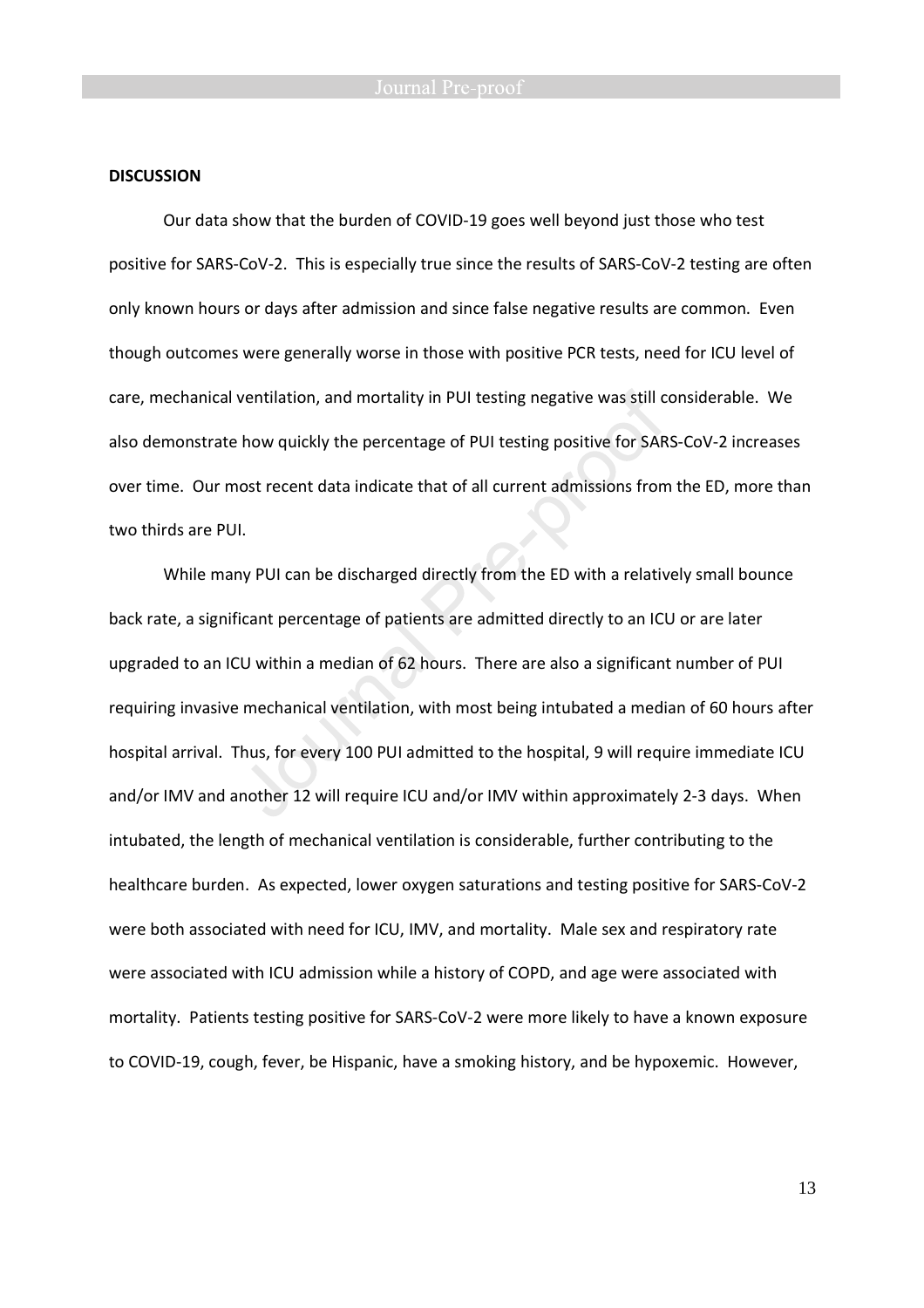the results of viral testing were often received after the patient had already been intubated, and cannot be relied on to dictate management.

We also show that extensive findings on chest imaging (bilateral opacities) are common among PUI both with and without viral confirmation, although more common in the former. Based on our data, and in an attempt to conserve resources and limit unnecessary contamination of our CT scanner, we have modified our indication for obtaining a CT of the chest. Patients with respiratory distress, hypoxia or significant risk with bilateral opacities on a plain CXR do not get a CT. If the CXR is negative but clinical suspicion remains high, particularly in the presence of hypoxemia, dyspnea on exertion, or shortness of breath, a CT scan of the chest is performed. Obviously, serial imaging may be required after the patient is admitted based on their clinical course. While most patients discharged from the ED do well, a small minority will revisit the ED, some even requiring subsequent admission, ICU care and ventilation. Thus, it is important to emphasize to all discharged patients to return immediately to the hospital if their condition worsens.

The risk factors we report appear to be somewhat similar to those found in China, Italy, Singapore, and Washington, USA. Increasing age and comorbidities have been associated with a greater need for supplemental oxygen therapy, ICU admission, mechanical ventilation, and mortality. <sup>4, 12-20</sup> A prior study found that a history of cardiovascular disease, particularly hypertension was commonly observed in severely ill COVID-19 patients.<sup>19</sup> Symptoms of fever and cough were also common in confirmed COVID-19 cases but not predictive of disease severity.<sup>17</sup> Mortality, when expressed as a percentage of PUI and or COVID-19 patients that die in our cohort is similar to larger studies in China (1.4-4.3%) but lower than that reported from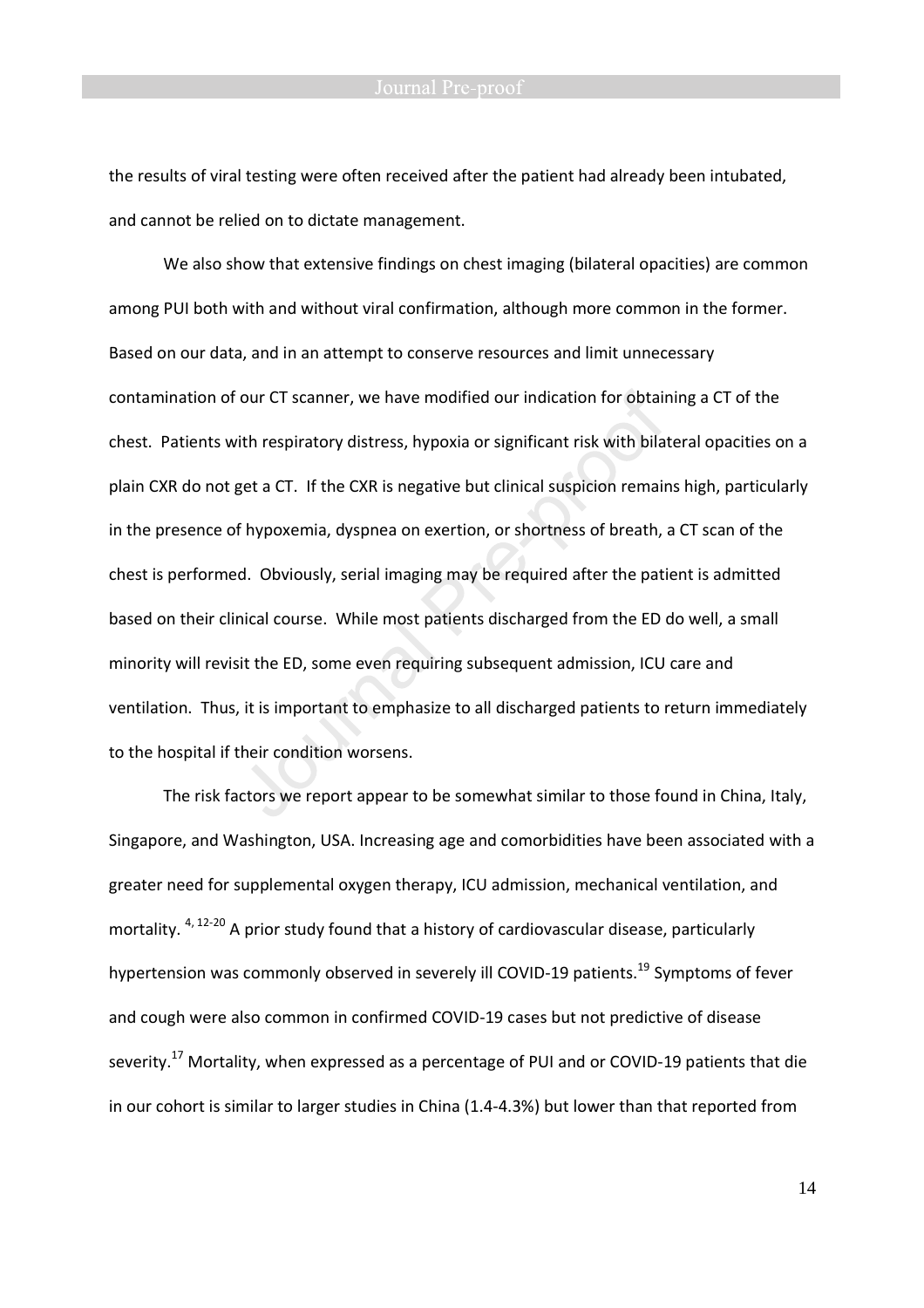Italy and Washington State likely due to a younger population and larger cohort. <sup>3-5,14</sup> Both Sequential Organ Failure Assessment (SOFA) and Acute Physiology and Chronic Health Evaluation (APACHE) scores have been shown to be higher in non-survivors (4.5 and 18 respectively) compared to survivors (1 and 14 respectively) while Confusion Uremia Respiratory Blood Pressure (CURB-65) was not significantly different between these groups. <sup>19, 20</sup> The MuLBSTA Score offers an alternate means of risk stratification specific to viral pneumonia with risk factors of age and comorbidity weighted more heavily, consistent with the COVID-19 pandemic. <sup>21</sup>

Our study is one of the largest to date and included not only patients with confirmed COVID-19 but also other patients who are being considered as possible COVID-19 and who also contribute to the healthcare burden. These patients are often treated similarly to COVID-19 patients and must be taken into account to better understand the full scope of the pandemic. It is our sincere hope that this information will help inform other hospitals that are not yet at the epicenter of the pandemic on how best to anticipate and prepare for ICU beds and mechanical ventilators.

In conclusion, the healthcare burden of the COVID-19 pandemic goes way beyond patients who test positive for SARS-CoV-2. For every 100 PUI admitted to the hospital, 9 will require immediate ICU and/or IMV and another 12 will require ICU/IMV within 2-3 days, with a median length of mechanical ventilation nearing one week. In general, lower oxygen saturations, and testing positive for SARS-CoV-2 were associated with worse outcomes. This information should help hospitals anticipate needs for ICU beds and mechanical ventilators thus staying ahead of the pandemic curve.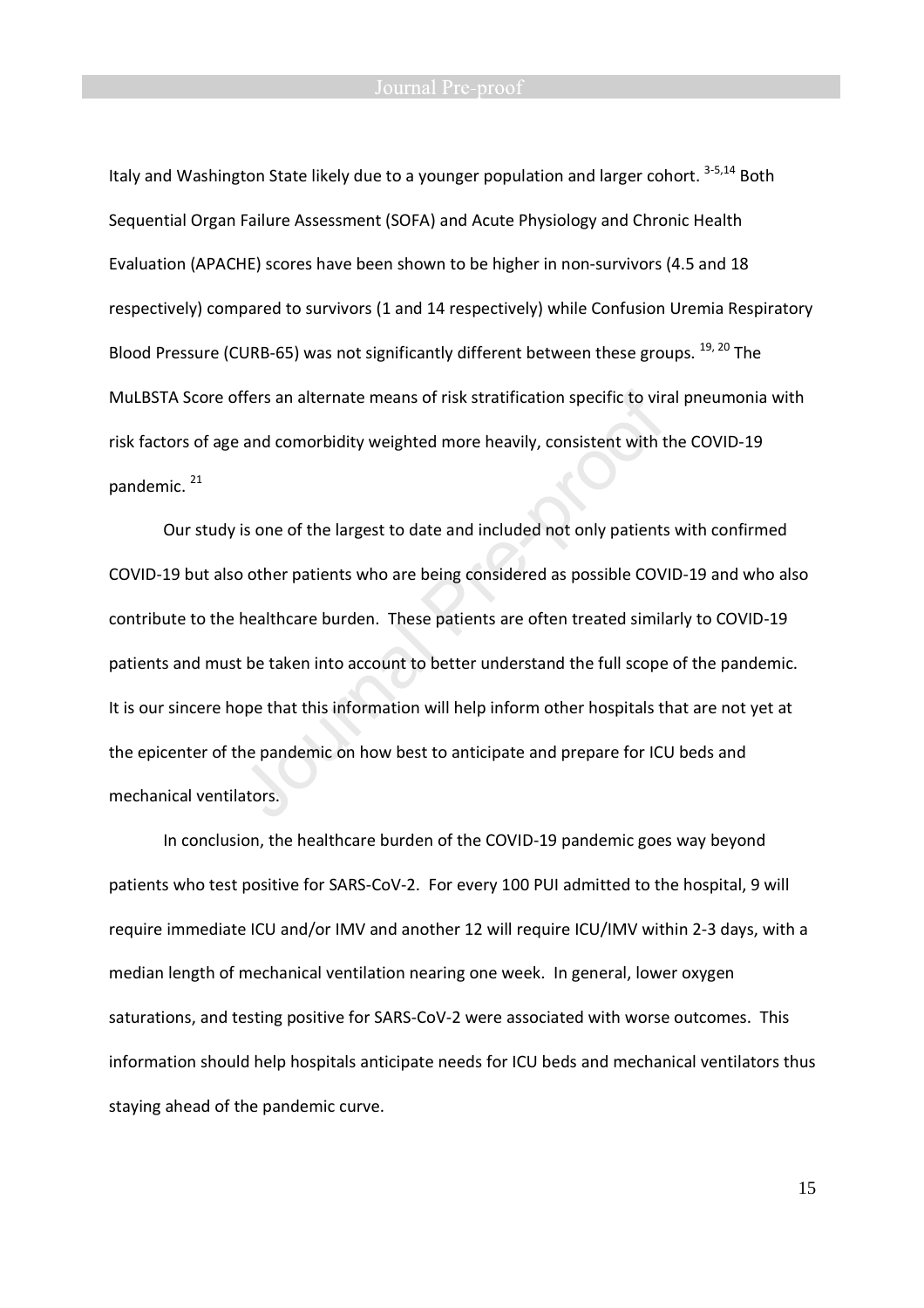**Acknowledgement**. We would like to thank our dedicated healthcare workers, leadership,

administrative and research staff who helped put together this information.

Journal President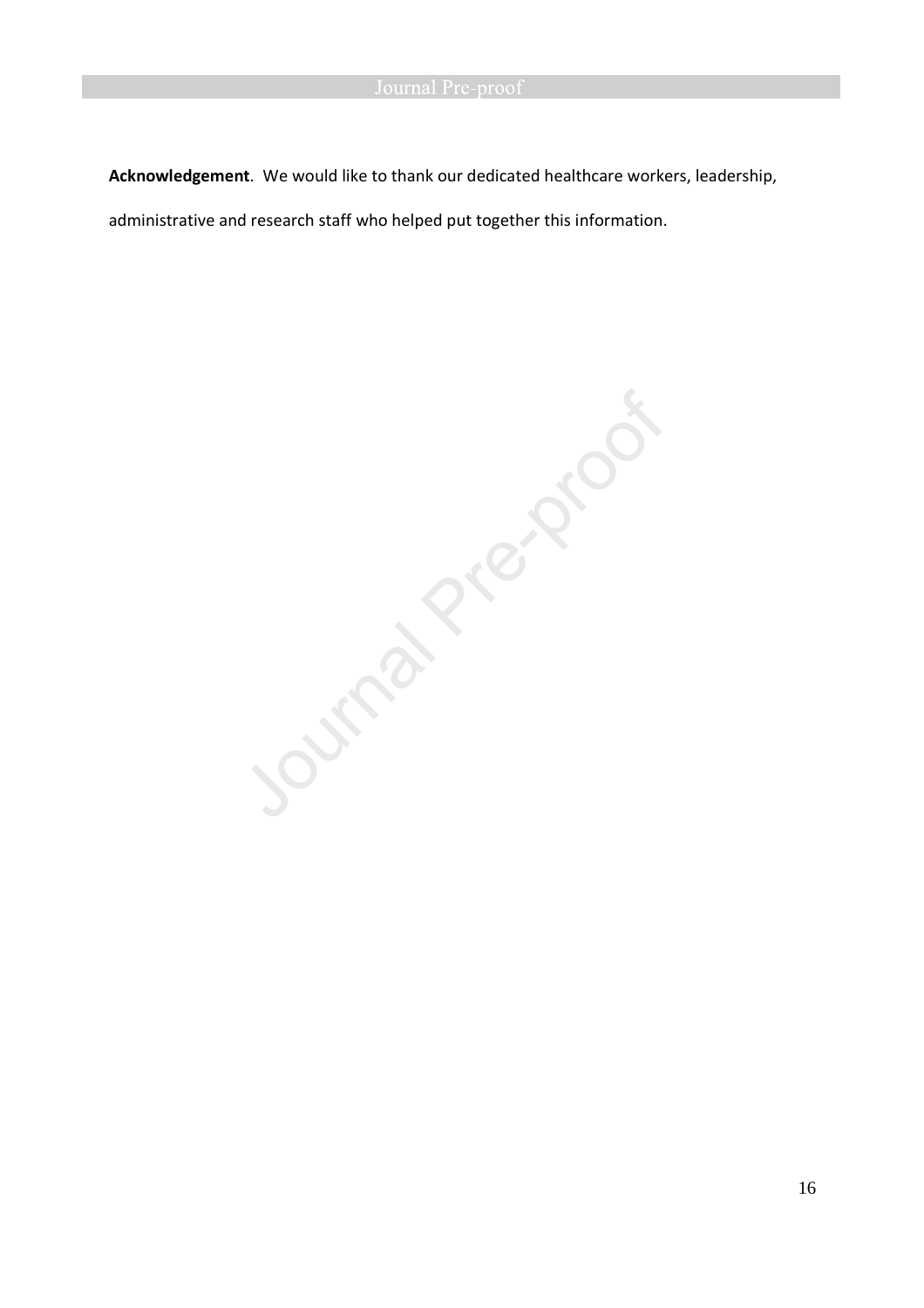### **REFERENCES**

- 1. Zu N, Zhang D, Wang W, et al. A Novel Coronavirus from Patients with Pneumonia in China, 2019. N Engl J Med;382:727-733.
- 2. World Health Organization. Novel coronavirus(2019-nCoV): situation report—15. Accessed February 5, 2020. https://www-whoint.proxy.library.stonybrook.edu/docs/default-source/coronaviruse/situationreports/20200204-sitrep-15-ncov.pdf
- 3. Wang D, Hu B, Hu C, et al. Clinical Characteristics of 138 Hospitalized Patients With 2019 Novel Coronavirus–Infected Pneumonia in Wuhan, China. *JAMA.* 2020;323:1061- 1069.
- 4. Guan WJ, Ni ZY, Hu Y, et al; China Medical Treatment Expert Group for Covid-19. Clinical characteristics of coronavirus disease 2019 in China. N Engl J Med. 2020 Feb 28. doi: 10.1056/NEJMoa2002032. [Epub ahead of print] PubMed PMID: 32109013.
- 5. Arentz M, Yim E, Klaff L, Lokhandwala S, Riedo FX, Chong M, Lee M. Characteristics and outcomes of 21 critically ill patients with COVID-19 in Washington State. JAMA. 2020 Mar 19. doi: 10.1001/jama.2020.4326. [Epub ahead of print] PubMed PMID: 32191259; PubMed Central PMCID: PMC7082763.
- 6. Chen T, Wu D, Chen H, et al. Clinical characteristics of 113 deceased patients with coronavirus disease 2019: retrospective study. BMJ. 2020 Mar 26;368:m1091. doi: 10.1136/bmj.m1091. PubMed \PMID: 32217556.
- 7. Sorbello M, El-Boghdadly K, Di Giacinto I, et al; Società Italiana di Anestesia Analgesia Rianimazione e Terapia Intensiva (SIAARTI) Airway Research Group, The European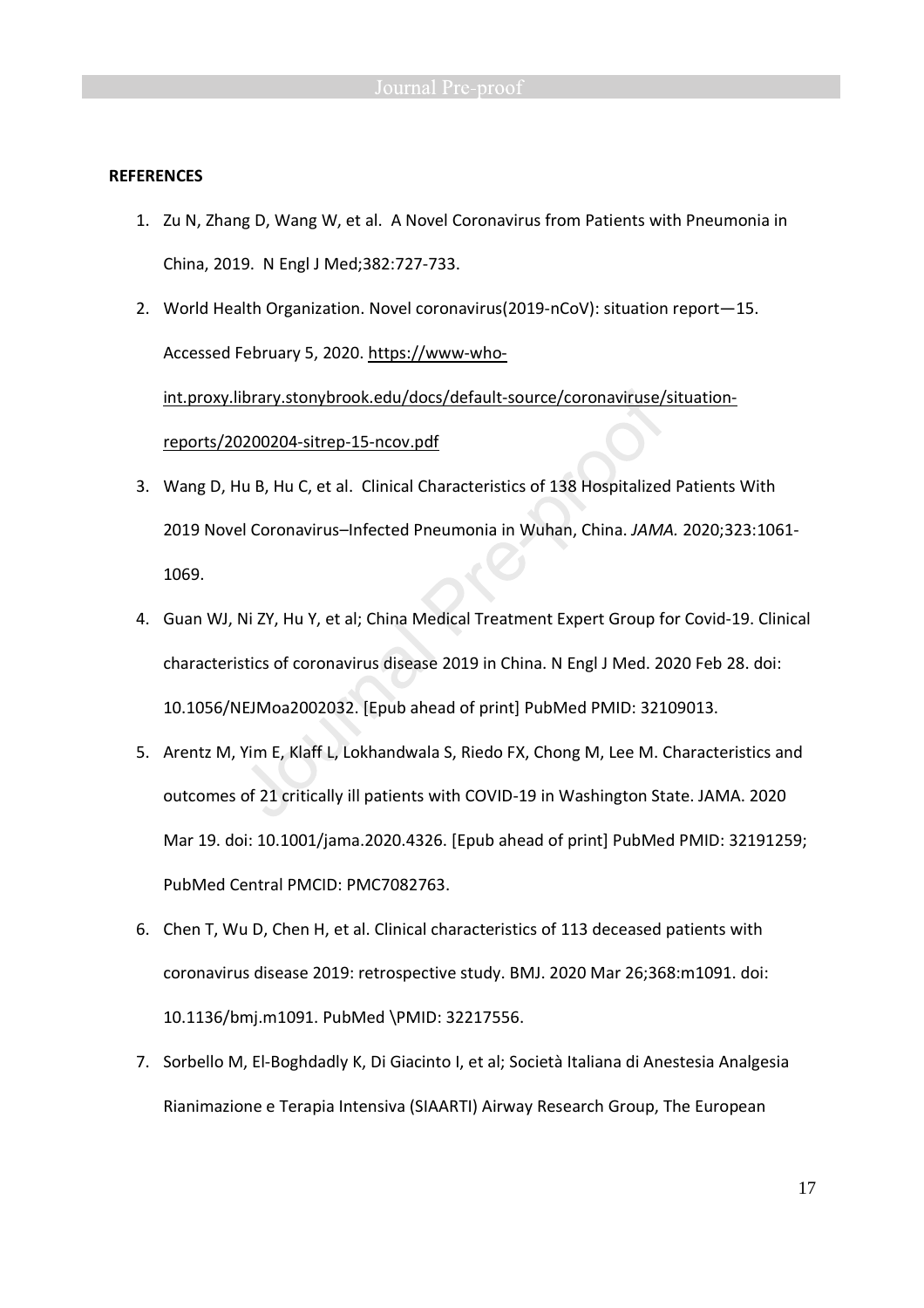Airway Management Society. The Italian COVID-19 outbreak: experiences and recommendations from clinical practice. Anaesthesia. 2020 Mar 27. doi: 10.1111/anae.15049. [Epub ahead of print] PubMed PMID: 32221973.

- 8. Bhatraju PK, Ghassemieh BJ, Nichols M, et al. Covid-19 in critically ill patients in the Seattle region — Case Series. N Engl J Med March 30, 2020 DOI: 10.1056/NEJMoa2004500
- 9. To KK, Tsang OT, Leung WS,et al. Temporal profiles of viral load in posterior oropharyngeal saliva samples and serum antibody responses during infection by SARS-CoV-2: an observational cohort study. Lancet Infect Dis. 2020 Mar 23. pii: S1473- 3099(20)30196-1. doi: 10.1016/S1473-3099(20)30196-1. [Epub ahead of print] PubMed PMID: 32213337.
- 10. F Li Y, Yao L, Li J, et al. Stability issues of RT-PCR testing of SARS-CoV-2 for hospitalized patients clinically diagnosed with COVID-19. J Med Virol. 2020 Mar 26. doi: 10.1002/jmv.25786. [Epub ahead of print] PubMed PMID: 32219885.
- 11. Kaji AH, Schriger D, Green S. looking through the retroscope: reducing bias in emergency medicine chart review studies. Ann Emerg Med 2014;64:292-298.
- 12. Wu C, Chen X, Cai Y, et al. Risk Factors Associated With Acute Respiratory Distress Syndrome and Death in Patients With Coronavirus Disease 2019 Pneumonia in Wuhan, China. *JAMA Intern Med*. March 2020. doi:10.1001/jamainternmed.2020.0994
- 13. Young BE, Ong SWX, Kalimuddin S, et al. Epidemiologic Features and Clinical Course of Patients Infected With SARS-CoV-2 in Singapore. *JAMA*. March 2020. doi:10.1001/jama.2020.3204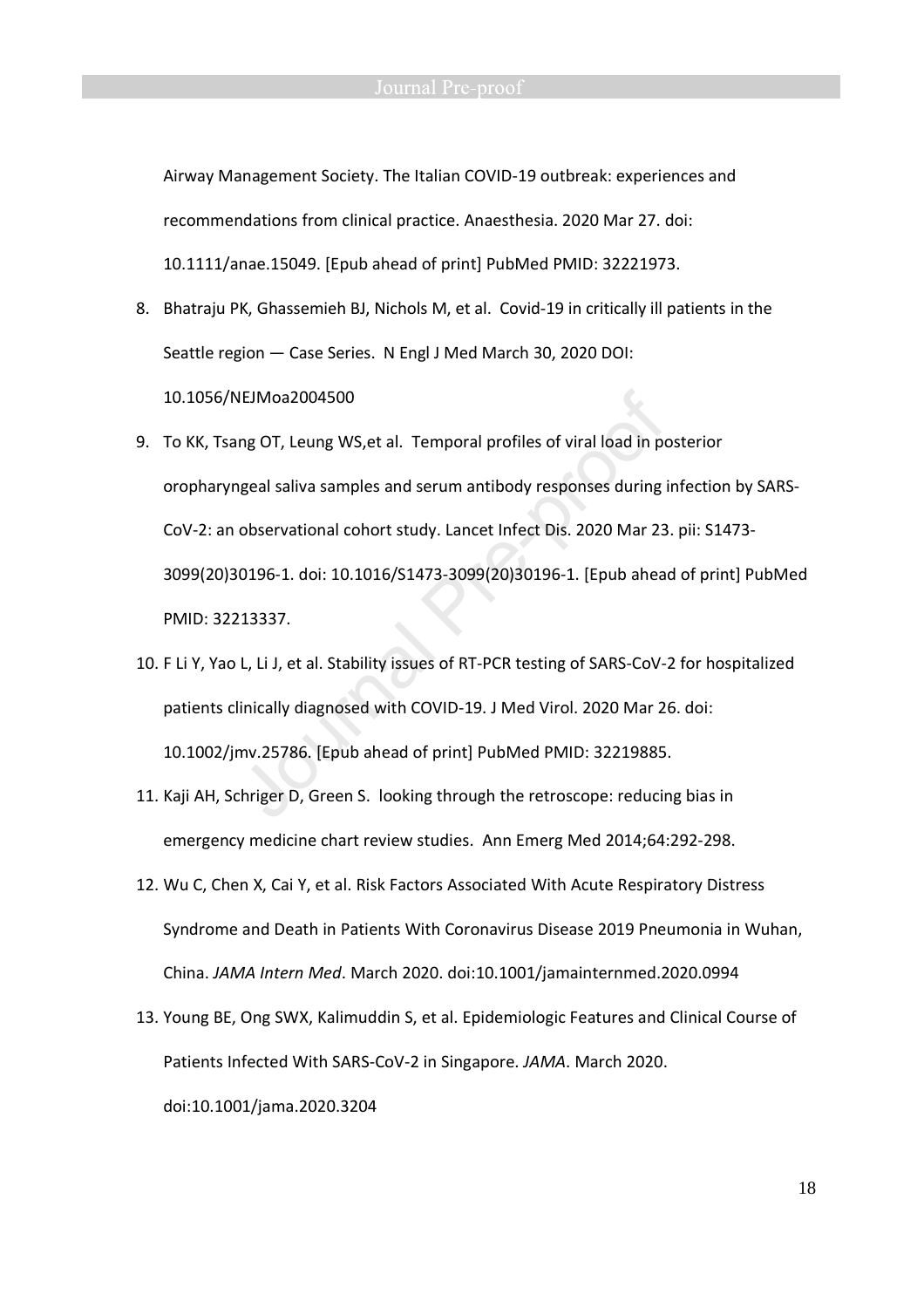- 14. Onder G, Rezza G, Brusaferro S. Case-Fatality Rate and Characteristics of Patients Dying in Relation to COVID-19 in Italy. *JAMA*. March 2020. doi:10.1001/jama.2020.4683
- 15. Livingston E, Bucher K. Coronavirus Disease 2019 (COVID-19) in Italy. *JAMA*. March 2020. doi:10.1001/jama.2020.4344
- 16. Remuzzi A, Remuzzi G. COVID-19 and Italy: what next? *Lancet*. March 2020. doi:10.1016/S0140-6736(20)30627-9
- 17. Rodriguez-Morales AJ, Cardona-Ospina JA, Gutiérrez-Ocampo E, et al. Clinical, laboratory and imaging features of COVID-19: A systematic review and metaanalysis. *Travel Med Infect Dis*. March 2020:101623.
- 18. Yang X, Yu Y, Xu J, et al. Clinical course and outcomes of critically ill patients with SARS-CoV-2 pneumonia in Wuhan, China: a single-centered, retrospective, observational study. *Lancet Respir Med*. February 2020. doi:10.1016/S2213-2600(20)30079-5
- 19. Yang J, Zheng Y, Gou X, et al. Prevalence of comorbidities in the novel Wuhan coronavirus (COVID-19) infection: a systematic review and meta-analysis. *Int J Infect Dis*. March 2020. doi:10.1016/j.ijid.2020.03.017
- 20. Zhou F, Yu T, Du R, et al. Clinical course and risk factors for mortality of adult inpatients with COVID-19 in Wuhan, China: a retrospective cohort study. *Lancet*. 2020;395(10229):1054-1062.
- 21. Guo L, Wei D, Zhang X, et al. Clinical Features Predicting Mortality Risk in Patients With Viral Pneumonia: The MuLBSTA Score. Front Microbiol. 2019;10. doi:10.3389/fmicb.2019.02752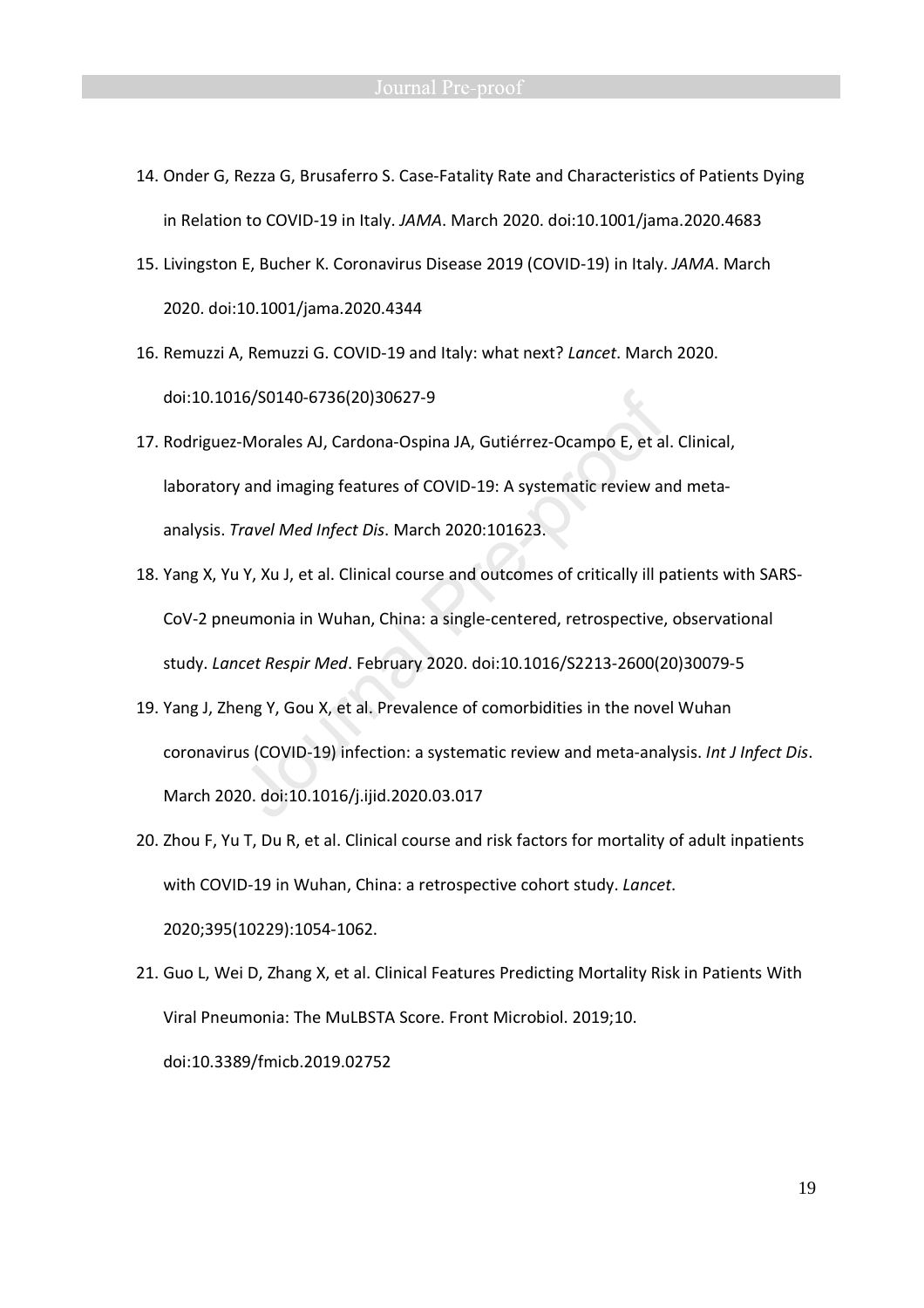| $\cdot$                   | <b>ALL PUIS</b> |           | <b>ADMITTED PUIS</b>          |          |           |                               |
|---------------------------|-----------------|-----------|-------------------------------|----------|-----------|-------------------------------|
|                           | COVID19+        | COVID19-  | <b>Difference</b><br>(95% CI) | COVID19+ | COVID19-  | <b>Difference</b><br>(95% CI) |
| <b>DEMOGRAPHICS</b>       |                 |           |                               |          |           |                               |
| No. Patients              | 1651            | 1246      |                               | 737      | 392       |                               |
| Mean (SD) Age             | 50 (18)         | 47 (20)   | $3(2-5)$                      | 60 (18)  | 62(21)    | $2(-4-1)$                     |
| No. (%) Male              | 892 (54)        | 594 (48)  | $6(3 - 10)$                   | 423 (57) | 209 (53)  | $4(-2 - 10)$                  |
| No. (%) White             | 695 (42)        | 797 (64)  | $-22$ ( $-25 - 18$ )          | 353 (48) | 284 (72)  | $-25$ ( $-30 - 19$ )          |
| No. (%) African-          | 114(7)          | 97(8)     | $-1(3-1)$                     | 48 (7)   | 23(6)     | $1(-2-4)$                     |
| American                  |                 |           |                               |          |           |                               |
| No. (%) Asian             | 55(3)           | 70 (6)    | $-2(-4-1)$                    | 31(4)    | 15(4)     | $0.4(-2-3)$                   |
| No. (%) other             | 14(1)           | 9(1)      | $0(-1-1)$                     | 8(1)     | 2(1)      | $0.6(-1-2)$                   |
| No. (%) unknown           | 773 (47)        | 273 (22)  | $25(21 - 28)$                 | 297 (40) | 68 (17)   | 23 (17-29)                    |
| No. (%) Hispanic          | 607 (37)        | 210(17)   | $20(17 - 23)$                 | 197 (27) | 50(13)    | 14 (9-19)                     |
| No. (%) Sick contact      | 745 (45)        | 544 (44)  | $1(-2-5)$                     | 239 (33) | 45 (12)   | 21 (16-26)                    |
| No.(%) COVID-19           | 533 (32)        | 387 (31)  | $1(-2-5)$                     | 124 (17) | 19(5)     | $12(8-16)$                    |
| contacts                  |                 |           |                               |          |           |                               |
| No. (%) HCW               | 136 (8)         | 259 (21)  | $-13(-15 - -10)$              | 18(2)    | 6(2)      | $0.9(-0.01 - 3)$              |
| No. (%) Nursing home      | 113(7)          | 58 (5)    | $1(0.5 - 4)$                  | 107 (15) | 57(15)    | $0(-4-4)$                     |
| <b>COMORBIDITIES, No.</b> |                 |           |                               |          |           |                               |
| (%)                       |                 |           |                               |          |           |                               |
| <b>HTN</b>                | 461 (28)        | 307 (25)  | $3(2 - 7)$                    | 341(46)  | 201 (51)  | $-5(-11-1)$                   |
| <b>DM</b>                 | 254 (15)        | 123 (10)  | $6(3 - 8)$                    | 196 (27) | 90 (23)   | $4(-2-9)$                     |
| Asthma                    | 106(6)          | 142 (11)  | $-5(-7 - -3)$                 | 48 (7)   | 39 (10)   | $-3(-7 - .01)$                |
| CAD                       | 122(7)          | 126 (10)  | $-3(-5 - -1)$                 | 102 (14) | 97 (25)   | $-11 (-16 - -6)$              |
| <b>COPD</b>               | 59 (4)          | 69 (6)    | $-2(-4 - -0.4)$               | 54(7)    | 57 (15)   | $-7(-11 - -4)$                |
| <b>CHF</b>                | 44 (3)          | 63(5)     | $-2(-4-1)$                    | 39(5)    | 59 (15)   | $-10$ ( $-13 - -6$ )          |
| Cancer                    | 66 (4)          | 90(7)     | $-3(-5 - -2)$                 | 49 (7)   | 66 (17)   | $-10(-14 - 7)$                |
| Immunosuppressed          | 66 (4)          | 73 (6)    | $-2(-4 - .02)$                | 49 (7)   | 43 (11)   | $-4(-8-1)$                    |
| <b>CKD</b>                | 75 (5)          | 58 (5)    | $-0.1$ ( $-2$ - 2             | 67(9)    | 50(13)    | $-4(-7-0)$                    |
| SYMPTOMS, No. (%)         |                 |           |                               |          |           |                               |
| Fever                     | 1231 (75)       | 635 (51)  | 24 (20-27)                    | 540 (73) | 176 (45)  | $28(23 - 34)$                 |
| Cough                     | 1290 (78)       | 837 (67)  | $11(8 - 14)$                  | 544 (74) | 177 (45)  | 29 (23 - 34)                  |
| Shortness of breath       | 748 (45)        | 439 (35)  | $10(7 - 14)$                  | 506 (69) | 202 (52)  | $17(11 - 23)$                 |
| Fatigue                   | 231(14)         | 162 (13)  | $1(-2-4)$                     | 163 (22) | 72 (18)   | $4(-1-9)$                     |
| Nausea/vomiting           | 212(13)         | 116 (9)   | $4(1-6)$                      | 139 (19) | 63 (16)   | $3(-2-8)$                     |
| Diarrhea                  | 362 (22)        | 153 (12)  | $10(7 - 12)$                  | 168 (23) | 48 (12)   | $11(6-15)$                    |
| <b>VITAL SIGNS</b>        |                 |           |                               |          |           |                               |
| Heart rate/min.           | 99 (55)         | 110 (406) | $11(-31-9)$                   | 101 (54) | 124 (500) | $-23(-60-13)$                 |
| Respiratory rate/min.     | 20(6)           | 19 (12)   | $0.4 (-0.2 - 1)$              | 22(7)    | 23 (19)   | $-0.3$ $(-2 - 1)$             |

# **Table 1. Comparison of COVID-19 Positive and Negative Persons Under Investigation, N=2,897 Cases with Test Results Completed**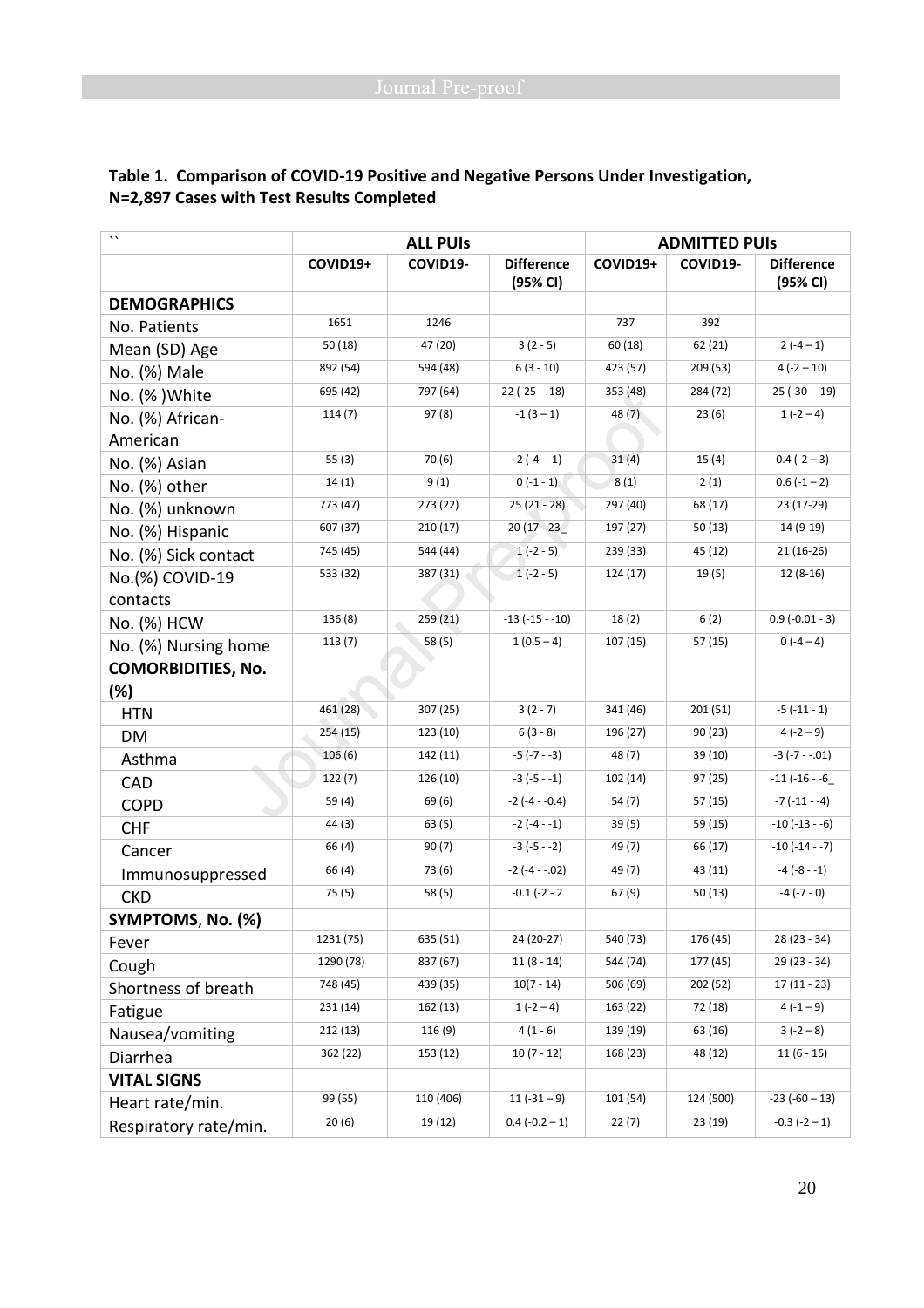| Systolic blood pressure,   | 132 (22)               | 136 (24)                | $-4(-6 - -3)$               | 128 (25)                | 132 (30)                    | $-3(-7 - -9)$               |
|----------------------------|------------------------|-------------------------|-----------------------------|-------------------------|-----------------------------|-----------------------------|
| mmHg                       |                        |                         |                             |                         |                             |                             |
| <b>Temperature Celsius</b> | 37.4(1.2)              | 37.1(2.1)               | $0.4(0.3 - 0.5)$            | 37.6(1.6)               | 37.2(3.2)                   | $0.4(0.1 - 0.7)$            |
| Pulse oximetry (%)         | 95.3 (5.5)             | 97.2(2.9)               | $-1.9$ ( $-2.2 - 1.5$ )     | 93 (7)                  | 95(4)                       | $-3(-4 - -2)$               |
| IMAGING, No. (%)           |                        |                         |                             |                         |                             |                             |
| None ordered               | 689 (42)               | 594 (48)                | $-6(-10 - 2)$               | 11(1)                   | 17(4)                       | $-3(-5 - -1)$               |
| Chest X Ray ordered        | 944 (57)               | 634 (51)                | $6(3 - 10)$                 | 710 (96)                | 360 (92)                    | $4(2 - 7)$                  |
| Opacity(ies) on CXR        | 701 (74)               | 198 (31)                | 43 (39 - 48)                | 608 (86)                | 168 (47)                    | $39(34 - 44)$               |
| <b>Bilateral findings</b>  | 569 (81)               | 112 (57)                | $25(18-31)$                 | 498 (82)                | 100 (60)                    | $23(16-30)$                 |
| Chest CT ordered           | 227 (14)               | 212(17)                 | $-3(-6-1)$                  | 211 (29)                | 188 (48)                    | $-19(-25 - -14)$            |
| Opacity(ies)               | 201 (89)               | 98 (46)                 | $42(35-50)$                 | 190 (90)                | 94 (50)                     | $40(32 - 48)$               |
| <b>Bilateral findings</b>  | 179 (89)               | 63 (65)                 | $24(15 - 33)$               | 169 (89)                | 62 (67)                     | $22(13 - 32)$               |
| LABS, MEAN (SD) [n]        |                        |                         |                             |                         |                             |                             |
| Leukocytes (SD) $x10^3$    | 8.0(5.2)               | 11.4(11.4)              | $-3.5$ ( $-4.4 - 2.5$ )     | 8.1(5.3)                | 12.0(12.4)                  | $-3.8$ ( $-4.9 - 2.8$ )     |
|                            | [809]<br>15.6 (10.2)   | $[457]$<br>17.1(12.5)   | $-1.5$ ( $-2.8 - 0.1$ )     | [728]<br>15.0 (9.9)     | $[376]$<br>15.7(12.5)       | $-0.8$ ( $-2.1 - 0.6$ )     |
| % Lymphocytes (SD)         | $[797]$                | [436]                   |                             | [719]                   | $[360]$                     |                             |
| ALT, units/L               | 44 (51)<br>$[785]$     | 37 (77)<br>[406]        | $7(-0.3 - 14)$              | 43 (48) [718]           | 39 (82)<br>$[356]$          | $5(-3 - 13)$                |
| LDH, units/L               | 390 (188)              | 285 (197)               | $105(80 - 130)$             | 395 (184)               | 288 (203                    | $107(81 - 133)$             |
|                            | $[744]$<br>10.5(9.2)   | [320]<br>7.0(8.7)       | $3.5(2.4 - 4.7)$            | $[701]$<br>10.9(9.2)    | [299]<br>7.2(8.6)           | $3.7(2.5 - 4.9)$            |
| CRP, mg/Dl                 | [748]                  | $[335]$                 |                             | [707]                   | $[313]$                     |                             |
| Ferritin, pg/ml            | 1161 (1487)<br>[676]   | 612 (976)<br>$[219]$    | 549 (338 - 759)             | 1158 (1470)<br>[659]    | 615 (983)<br>$[214]$        | 543 (332 - 754)             |
| Procalcitonin, pg/ml       | 1.2(8.8)               | 2.3(11.8)               | $-1.1$ ( $-2.3 - 0.2$ )     | 1.2(9.0)                | 2.4(12.1)                   | $-1.2$ ( $-2.5 - 0.2$ )     |
|                            | $[747]$<br>0.04(0.14)  | $[328]$<br>0.05(0.20)   | $-0.2$                      | $[711]$<br>0.04(0.14)   | $[309]$<br>0.06(0.22)       | $-.02$ ( $-.05-.002$ )      |
| Troponin ng/ml             | [666]                  | $[331]$                 | $(-0.4 - 0.004)$            | $[625]$                 | $[291]$                     |                             |
| BNP, pg/ml                 | 2608 (10527)<br>[525]  | 7094 (31061)<br>$[244]$ | $-4486$<br>$(-7457 - 1516)$ | 2674 (10715)<br>$[502]$ | 7582 (32412)<br>$[223]$     | $-4908$<br>$(-8076 - 1740)$ |
|                            |                        |                         |                             |                         |                             |                             |
| D dimer, mg/L              | 1021 (3891)<br>$[705]$ | 1738 (6738)<br>$[248]$  | $-717$<br>$(-1412 - 173)$   | 1025 (3932)<br>$[675]$  | 1918 (7119)<br>$[221]$      | $-893$<br>(-1640 - -146)    |
| ED DISPOSITION, No.        |                        |                         |                             |                         |                             |                             |
| (%)                        |                        |                         |                             |                         |                             |                             |
| Discharge                  | 908 (55)               | 852 (68)                | $-13(-17 - -10)$            |                         |                             |                             |
| Regular Floor              | 678 (41)               | 349 (28)                | $13(10-17)$                 | 678 (92)                | 348 (89)                    | $3(-.3 - 7)$                |
| ICU admits                 | 59(4)                  | 44 (4)                  | $0(-1-1)$                   | 59 (8)                  | 44 (11)                     | $-3$ ( $-7 - .3$ )          |
| Died in ED                 | 6(0.4)                 | 2(0.2)                  | $0.2$ (-0.2 – 0.6)          |                         | $\mathcal{L}_{\mathcal{A}}$ |                             |
| Invasive ventilation,      | 152 (10)               | 32(3)                   | $7(6-9)$                    | 149(26)                 | 31(9)                       | $17(12 - 22)$               |
| No. (%)                    | [1491]                 | [1194]                  |                             | $[577]$                 | $[340]$                     |                             |
| Mean (SD) length of        | 7.2(4.4)               | 3.7(3.4)                | $3.5(1.6 - 5.4)$            | 7.4(4.3)                | 3.9(3.4)                    | $3.6(1.7 - 5.5)$            |
| ventilation, days          |                        |                         |                             |                         |                             |                             |
| Non-invasive               | 41(2)                  | 21(2)                   | $.8$ ( $-.3 - 1.9$ )        | 40 (5)                  | 20(5)                       | $0(-2-3)$                   |
| ventilation, No. (%)       |                        |                         |                             |                         |                             |                             |
| Mean (SD) hospital         | 1.4(2.7)               | 1.1(2.2)                | $0.4(0.2 - 0.6)$            | 4.7(3.0)                | 3.9(2.7)                    | $0.8(0.3 - 1.2)$            |
| LOS, days                  |                        |                         |                             |                         |                             |                             |
| Mortality (%)              | 74 (4.5)               | 22(1.7)                 | $3(1 - 4)$                  | 68 (9)                  | 20(5)                       | $4(1 - 7)$                  |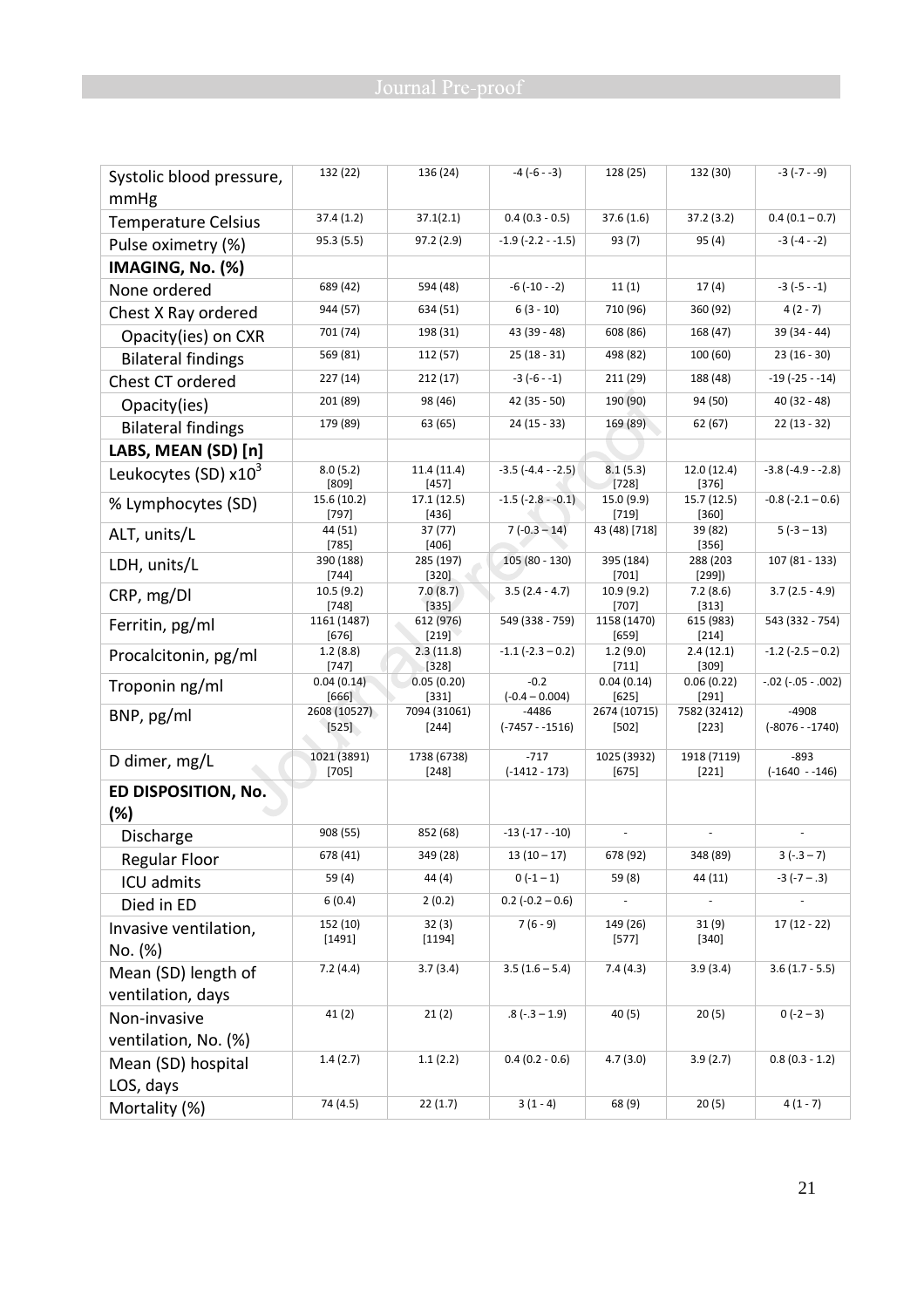SD: standard deviation, HCW: healthcare workers, HTN: hypertension, DM: diabetes mellitus, CAD: coronary artery disease, CHF: congestive heart failure, COPD: chronic obstructive pulmonary disease, LDH: lactate dehydrogenase, ALT: alanine aminotransferase, CRP: Creactive protein.

Journal Prezidos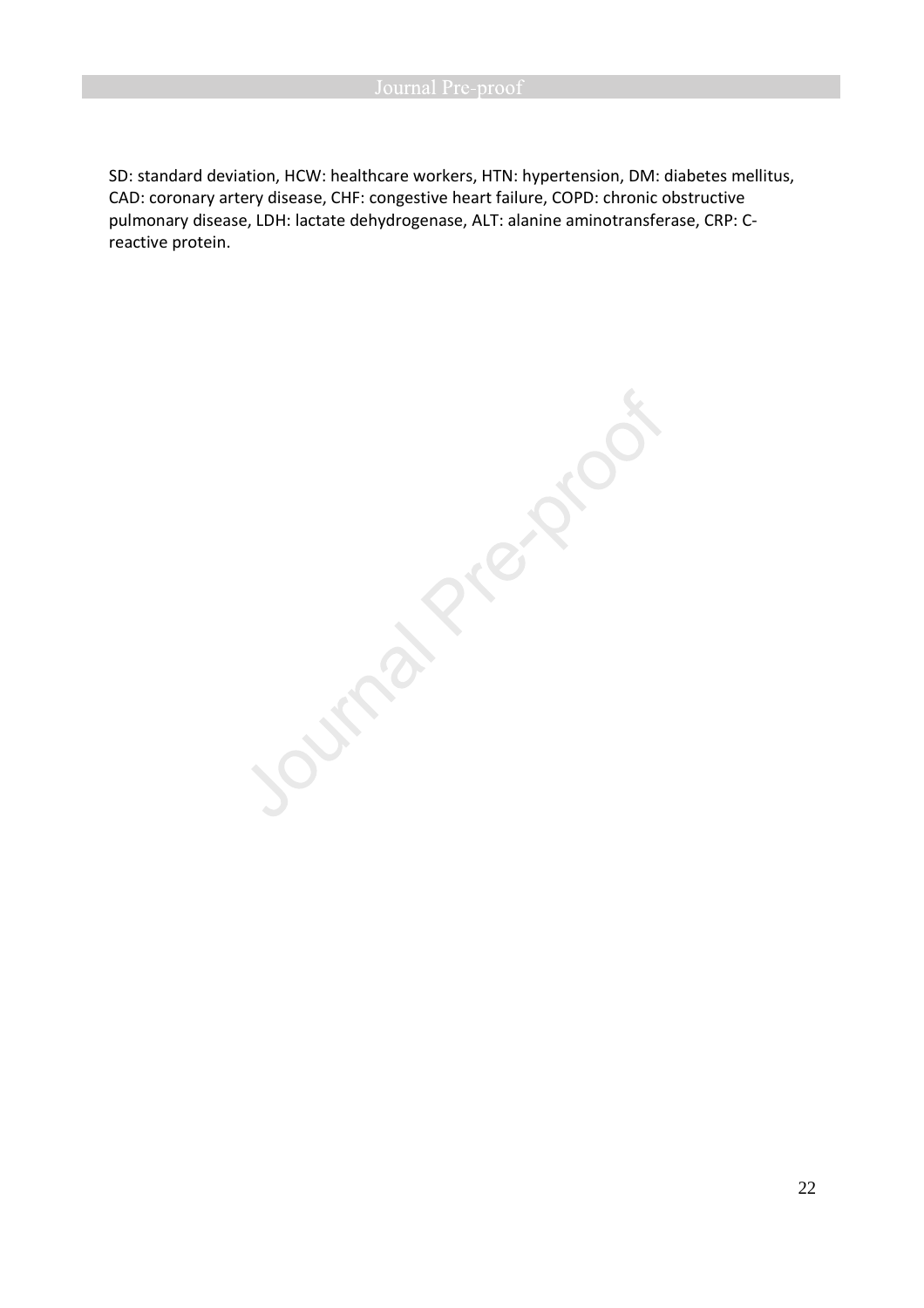|                               | <b>Admitted Persons under investigation</b> |             |                      |  |
|-------------------------------|---------------------------------------------|-------------|----------------------|--|
|                               | <b>Invasive</b>                             | No invasive |                      |  |
|                               | mechanical                                  | mechanical  |                      |  |
|                               | ventilation                                 | ventilation |                      |  |
| <b>DEMOGRAPHICS</b>           |                                             |             |                      |  |
| No. Patients*                 | 215                                         | 875         |                      |  |
| Mean (SD) Age                 | 60(15)                                      | 59 (20)     | $1(-2-3)$            |  |
| No. (%) Male                  | 145 (67)                                    | 481 (55)    | 12 (5 - 20)          |  |
| No. (%) White                 | 100 (47)                                    | 633 (61)    | $-26$ ( $-33 - 19$ ) |  |
| No. (%) African-American      | 12(6)                                       | 61(7)       | $-1(5-2)$            |  |
| No. (%) Asian                 | 18(8)                                       | 28(3)       | $5(2-8)$             |  |
| No. (%) other                 | 2(1)                                        | 8(1)        | $0(-1-1)$            |  |
| No. (%) unknown               | 83 (39)                                     | 245 (28)    | $4(-2 - 10)$         |  |
| No. (%) Hispanic              | 59 (27)                                     | 179 (21)    | $7(1 - 13)$          |  |
| No. (%) Sick contact          | 63 (30)                                     | 203(23)     | $6(0 - 13)$          |  |
| No.(%) COVID contacts         | 38(18)                                      | 106(12)     | $6(1 - 11)$          |  |
| No. (%) HCW                   | 5(2)                                        | 29(3)       | $-1(-4-2)$           |  |
| No. (%) Nursing home          | 18(8)                                       | 126(14)     | $-6$ $(-11 - -1)$    |  |
| <b>COMORBIDITIES, No. (%)</b> |                                             |             |                      |  |
| <b>HTN</b>                    | 100(47)                                     | 374 (43)    | $4(-4-11)$           |  |
| DM                            | 58 (27)                                     | 203(23)     | $4(-3-10)$           |  |
| Asthma                        | 18(8)                                       | 72 (8)      | $0(-4-4)$            |  |
| CAD                           | 32(15)                                      | 146 (17)    | $-2(-7-4)$           |  |
| <b>COPD</b>                   | 20(9)                                       | 87 (10)     | $-1$ ( $-5 - 4$ )    |  |
| <b>CHF</b>                    | 14(7)                                       | 76 (9)      | $-2(-6-2)$           |  |
| Cancer                        | 10(5)                                       | 84 (10)     | $-5(-9-1)$           |  |
| immunosuppressed              | 13(6)                                       | 69(8)       | $-2(-6-2)$           |  |
| <b>CKD</b>                    | 19(9)                                       | 80(9)       | $0(-5-4)$            |  |
| SYMPTOMS, No. (%)             |                                             |             |                      |  |
| Fever                         | 152 (71)                                    | 560 (64)    | $7(0 - 14)$          |  |
| Cough                         | 145 (67)                                    | 572 (65)    | $2(-5-9)$            |  |
| Shortness of breath           | 166 (77)                                    | 551 (63)    | $14(7 - 21)$         |  |
| Fatigue                       | 43 (20)                                     | 189 (22)    | $-2(-8-5)$           |  |
| Nausea/vomiting               | 33 (15)                                     | 167 (19)    | $-4(-10-2)$          |  |
| Diarrhea                      | 38 (18)                                     | 162 (19)    | $-1$ ( $-7-5$ )      |  |
| <b>VITAL SIGNS</b>            |                                             |             |                      |  |
| Heart rate/min.               | 108 (85)                                    | 110 (333)   | $-2$ ( $-48 - 43$ )  |  |
| Respiratory rate/min.         | 25(9)                                       | 22(14)      | $3(1-5)$             |  |
| Systolic blood pressure,      | 127 (26)                                    | 130 (26)    | $-3(-7-1)$           |  |

**Table 2. Comparison of Mechanically Ventilated and Non-Ventilated Persons Under Investigation.**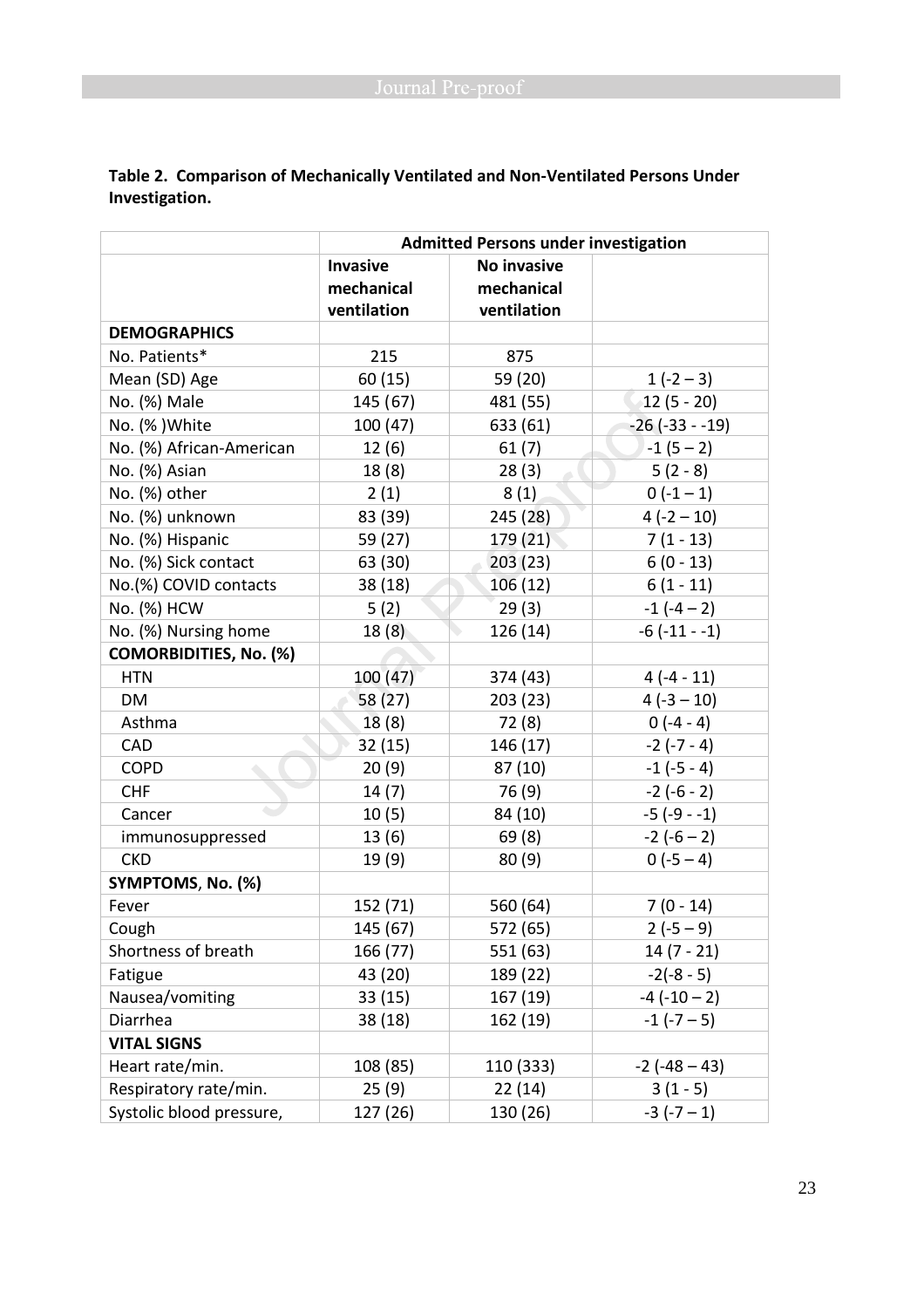| mmHg                      |               |                 |                           |
|---------------------------|---------------|-----------------|---------------------------|
| Temperature Celsius       | 37.7(1.0)     | 37.4(1.5)       | $0.3(0.1 - 0.5)$          |
| Pulse oximetry (%)        | 90(9)         | 95(4)           | $-5(-6 - -4)$             |
| IMAGING, No. (%)          |               |                 |                           |
| None ordered              | 1(0.5)        | 29(3)           | $-3(-5-0)$                |
| Chest X Ray ordered       | 211 (98)      | 811 (93)        | $5(2-9)$                  |
| Opacity(ies) on CXR       | 184 (87)      | 560 (69)        | $18(13 - 24)$             |
| <b>Bilateral findings</b> | 160 (87)      | 414 (74)        | $13(6 - 20)$              |
| Chest CT ordered          | 57(27)        | 333 (38)        | $-11(-19-4)$              |
| Opacity(ies)              | 48 (84)       | 231 (69)        | $15(2 - 28)$              |
| <b>Bilateral findings</b> | 44 (94)       | 181 (78)        | $15(3 - 28)$              |
| LABS, MEAN (SD) [n]       |               |                 |                           |
| Leukocytes (SD) $x10^3$   | 9.6(7.6)[211] | 8.9 (6.8) [849] | $0.7(-0.4 - 1.7)$         |
| Lymphocytes (SD) $x10^3$  | 12.9(8.8)     | 16.6(11.7)      | $-3.7$ ( $-4 - 2.0$ )     |
|                           | $[205]$       | $[832]$         |                           |
| ALT, units/L              | 56 (98)       | 38(41)          | $18(9 - 27)$              |
|                           | [211]         | $[819]$         |                           |
| LDH, units/L              | 495 (225)     | 326 (172)       | 169 (140 - 198)           |
|                           | $[201]$       | [736]           |                           |
| CRP, mg/dL                | 14.7(10.4)    | 8.1(7.9)        | $6.6$ (5.3 - 7.9)         |
|                           | [206]         | $[751]$         |                           |
| Ferritin, pg/ml           | 1459 (1504)   | 841 (1194)      | 618 (412 - 823)           |
|                           | [199]         | $[596]$         |                           |
| Procalcitonin, pg/ml      | 2.6(12.7)     | 1.2(9.2)        | $1.4$ (-0.2 - 2.9)        |
|                           | [208]         | $[751]$         |                           |
| Troponin ng/ml            | 0.05(0.16)    | 0.03(0.09)      | $0.02$ ( $-.002 - 0.03$ ) |
|                           | $[202]$       | $[662]$         |                           |
| BNP, pg/ml                | 3566 (14783)  | 3603 (19452)    | $-37$ ( $-3230 - 3157$ )  |
|                           | $[172]$       | $[492]$         |                           |
| D dimer, mg/L             | 1475 (3346)   | 1102 (5167)     | $373 (-400 - 1145)$       |
|                           | $[195]$       | $[626]$         |                           |
| Non-invasive ventilation, | 29(13)        | 19(2)           | $11(8 - 14)$              |
| No. (%)                   |               |                 |                           |
| Mean (SD) hospital LOS,   | 6.5(4.2)      | 4.1(2.7)        | $2.4(1.5 - 3.2)$          |
| days                      |               |                 |                           |
| Mortality                 | 50 (23)       | 44 (5)          | $18(14 - 22)$             |

\*based on patients who were vented or were discharged without being vented SD: standard deviation, HCW: healthcare workers, HTN: hypertension, DM: diabetes mellitus, CAD: coronary artery disease, CHF: congestive heart failure, COPD: chronic obstructive pulmonary disease, LDH: lactate dehydrogenase, ALT: alanine aminotransferase, CRP: Creactive protein.

## **Table 3. Outcomes for admitted patients by age and sex.**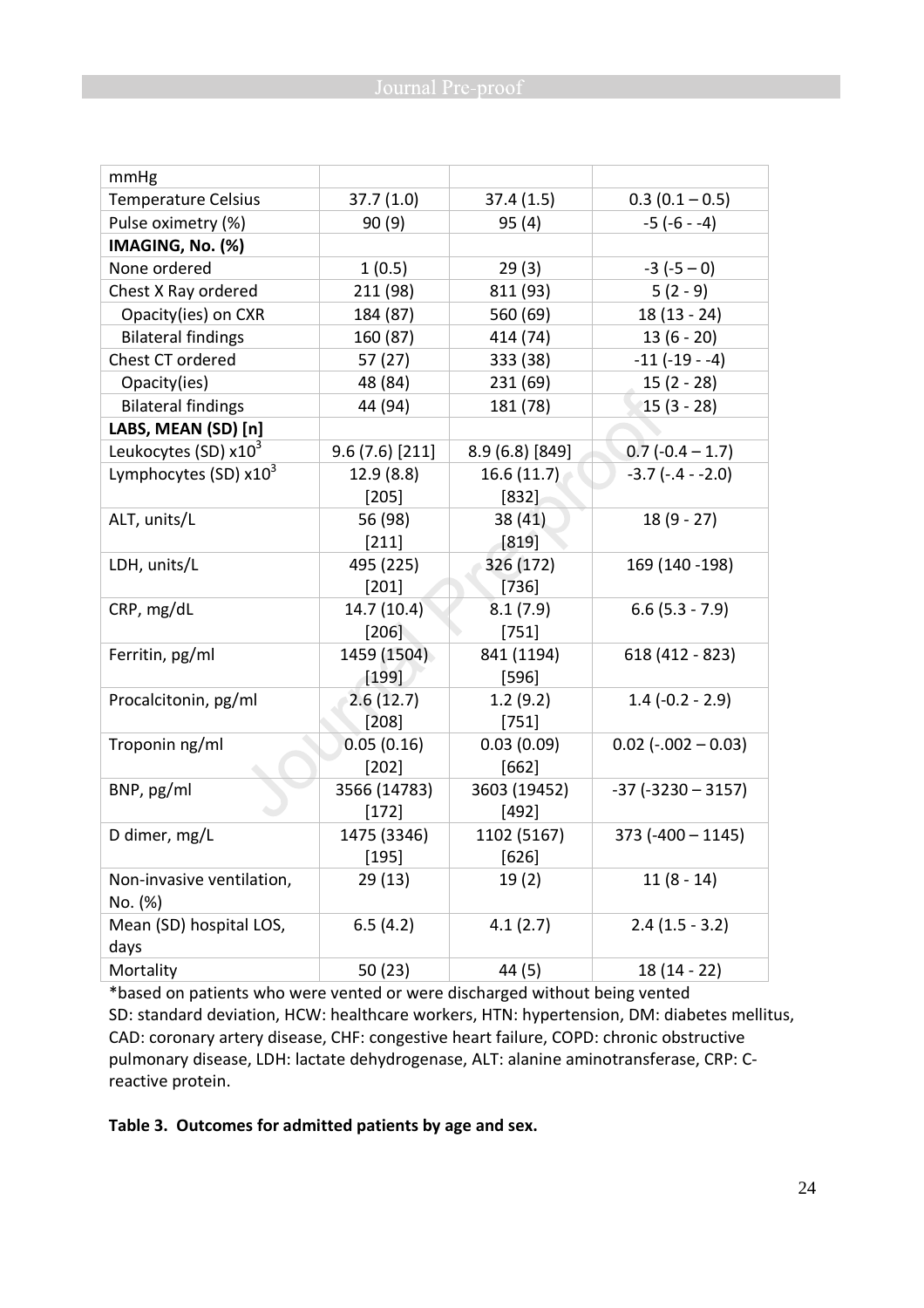|             | No. (%) ICU admissions | No. (%) Invasive<br>mechanical<br>ventilation* | No. (%) Deaths |
|-------------|------------------------|------------------------------------------------|----------------|
| Age (years) |                        |                                                |                |
| $25$        | 11 (19)                | 3(6)                                           | 0(0)           |
| 25-45       | 45 (20)                | 34 (17)                                        | 3(1)           |
| 46-65       | 118 (22)               | 94 (22)                                        | 18(3)          |
| 66-80       | 83 (24)                | 67(25)                                         | 33(9)          |
| >80         | 33(15)                 | 17(10)                                         | 41 (19)        |
| Sex         |                        |                                                |                |
| <b>Male</b> | 186 (23)               | 145 (23)                                       | 42(7)          |
| Female      | 105 (18)               | 70 (15)                                        | 53(7)          |

**System of the Contract of Section \*based on patients who were mechanically ventilated or were discharged without being** 

**ventilated, n=1090**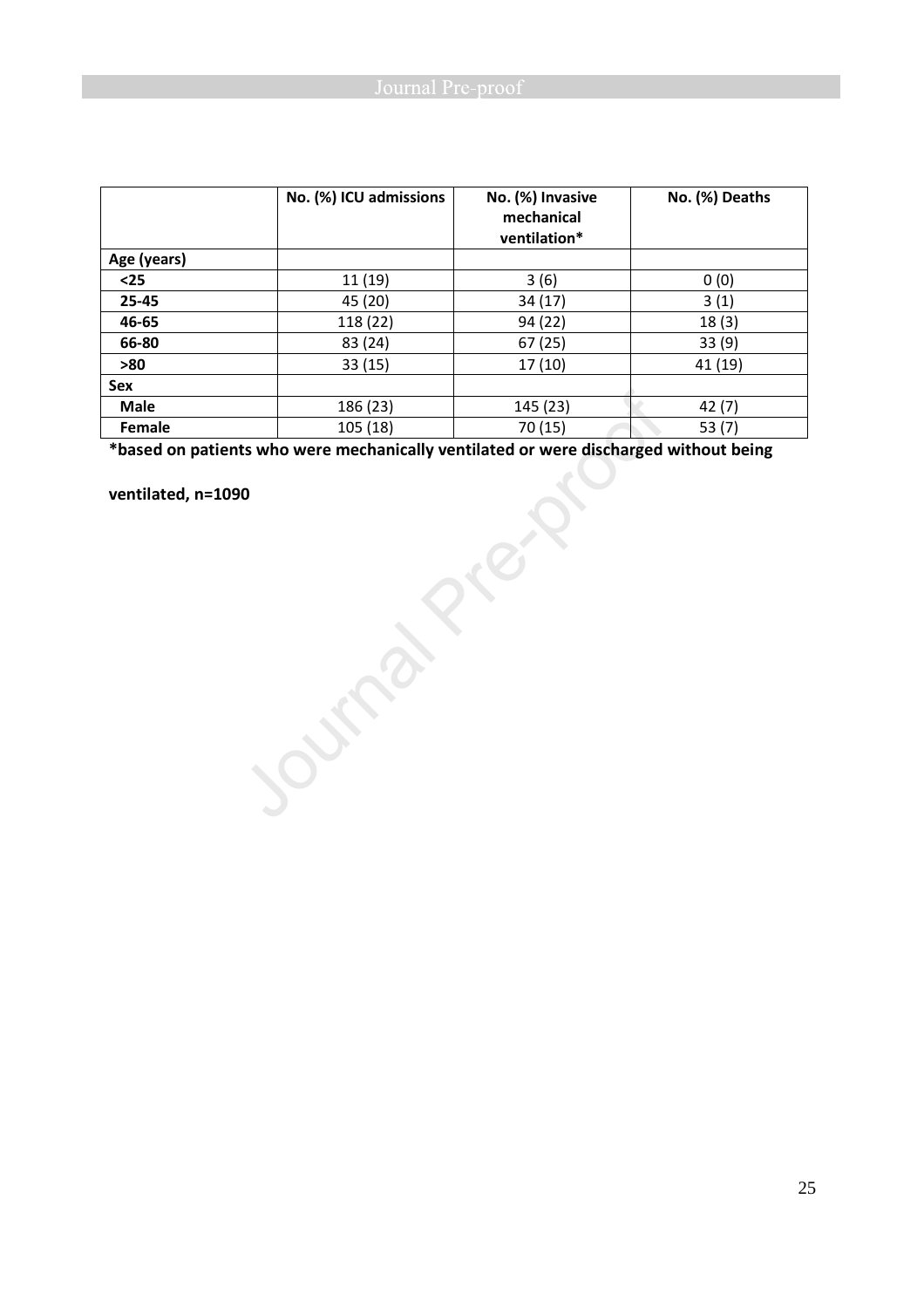**Figure 1.** Temporal variation in ED visits (upper left), admissions to a regular floor (upper right) , admissions from the ED to the ICU (bottom left), and total number of invasive mechanical investigation.

ventilations from the ED and previously admitted patients (bottom right). PUI: persons under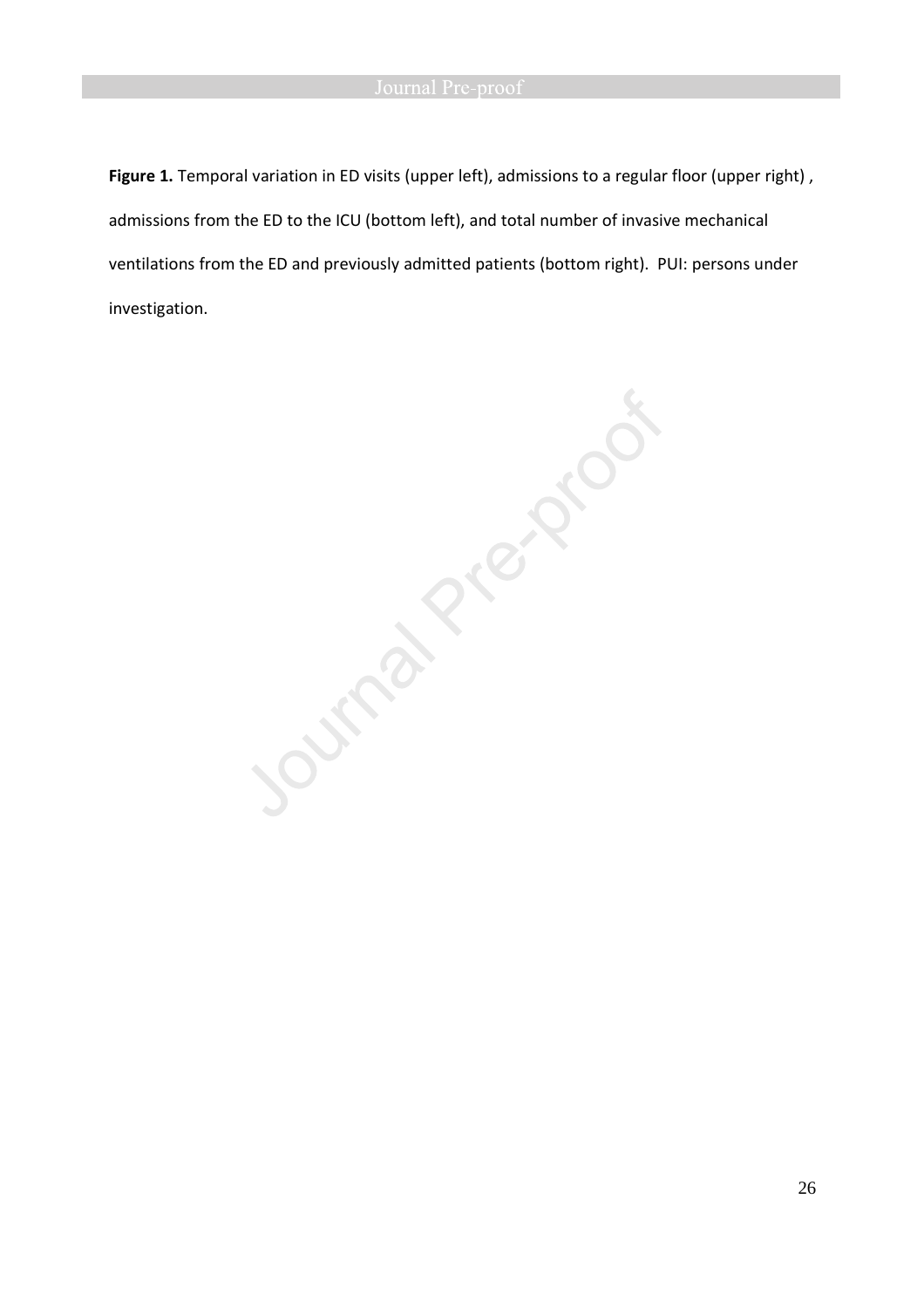## **SUPPLEMENTAL TABLES**

# **Table 1a. Comparison of ICU and Non-ICU Admitted Persons Under Investigation**

|                               | <b>ADMITTED PUIS</b> |               |                    |  |
|-------------------------------|----------------------|---------------|--------------------|--|
|                               | <b>ANY ICU</b>       | <b>NO ICU</b> | Difference (95%CI) |  |
| <b>DEMOGRAPHICS</b>           |                      |               |                    |  |
| No. Patients                  | 291                  | 1098          |                    |  |
| Mean (SD) Age                 | 59 (18)              | 60(20)        | $-1(-4-1)$         |  |
| No. (%) Male                  | 186 (64)             | 609 (55)      | $8(2 - 15)$        |  |
| No. (%) White                 | 150 (52)             | 642 (59)      | $-7(-13 - 1)$      |  |
| No. (%) African-American      | 15(5)                | 77(7)         | $-2(-5-1)$         |  |
| No. (%) Asian                 | 22(8)                | 32(3)         | $5(2-7)$           |  |
| No. (%) other                 | 2(1)                 | 9(1)          | $0(-1-1)$          |  |
| No. (%) unknown               | 102 (35)             | 338 (31)      | $4(-2-10)$         |  |
| No. (%) Hispanic              | 67(23)               | 234 (21)      | $2(-4-7)$          |  |
| No. (%) Sick contact          | 77 (27)              | 270(25)       | $2(-4-7)$          |  |
| No.(%) COVID contacts         | 48 (17)              | 141 (13)      | $4(-1-8)$          |  |
| No. (%) HCW                   | 7(2)                 | 29(3)         | $0(-2-2)$          |  |
| No. (%) Nursing home          | 28(10)               | 162(15)       | $-5$ ( $-10 - 1$ ) |  |
| <b>COMORBIDITIES, NO. (%)</b> |                      |               |                    |  |
| <b>HTN</b>                    | 138 (47)             | 505 (46)      | $1(-5-8)$          |  |
| DM                            | 90(31)               | 251(23)       | $8(3-14)$          |  |
| Asthma                        | 21(7)                | 84 (8)        | $0(-4-3)$          |  |
| <b>CAD</b>                    | 45 (16)              | 189 (17)      | $-2(-7-3)$         |  |
| <b>COPD</b>                   | 21(7)                | 108 (10)      | $-3(-6-1)$         |  |
| <b>CHF</b>                    | 21(7)                | 89(8)         | $-1(-4-3)$         |  |
| Cancer                        | 20(7)                | 120(11)       | $-4(-8-0)$         |  |
| immunosuppressed              | 18(6)                | 92(8)         | $-2(-6-1)$         |  |
| <b>CKD</b>                    | 26(9)                | 106 (10)      | $-1(-5-3)$         |  |
| SYMPTOMS, NO. (%)             |                      |               |                    |  |
| Fever                         | 186 (64)             | 73 (64)       | $0(-6-6)$          |  |
| Cough                         | 179 (62)             | 713 (65)      | $-3(-10-3)$        |  |
| Shortness of breath           | 203 (70)             | 692 (63)      | $7(1 - 13)$        |  |
| Fatigue                       | 61(21)               | 236 (22)      | $-1(-6-5)$         |  |
| Nausea/vomiting               | 44 (15)              | 220 (20)      | $-5(-1-0)$         |  |
| Diarrhea                      | 50 (17)              | 232 (21)      | $-4(-9-1)$         |  |
| <b>VITAL SIGNS</b>            |                      |               |                    |  |
| Heart rate/min.               | 141 (579)            | 99 (29)       | $42(7 - 77)$       |  |
| Respiratory rate/min.         | 27(22)               | 22(8)         | $5(3-6)$           |  |
| Systolic blood pressure,      | 127 (29)             | 130 (25)      | $-3(-6-1)$         |  |
| mmHg                          |                      |               |                    |  |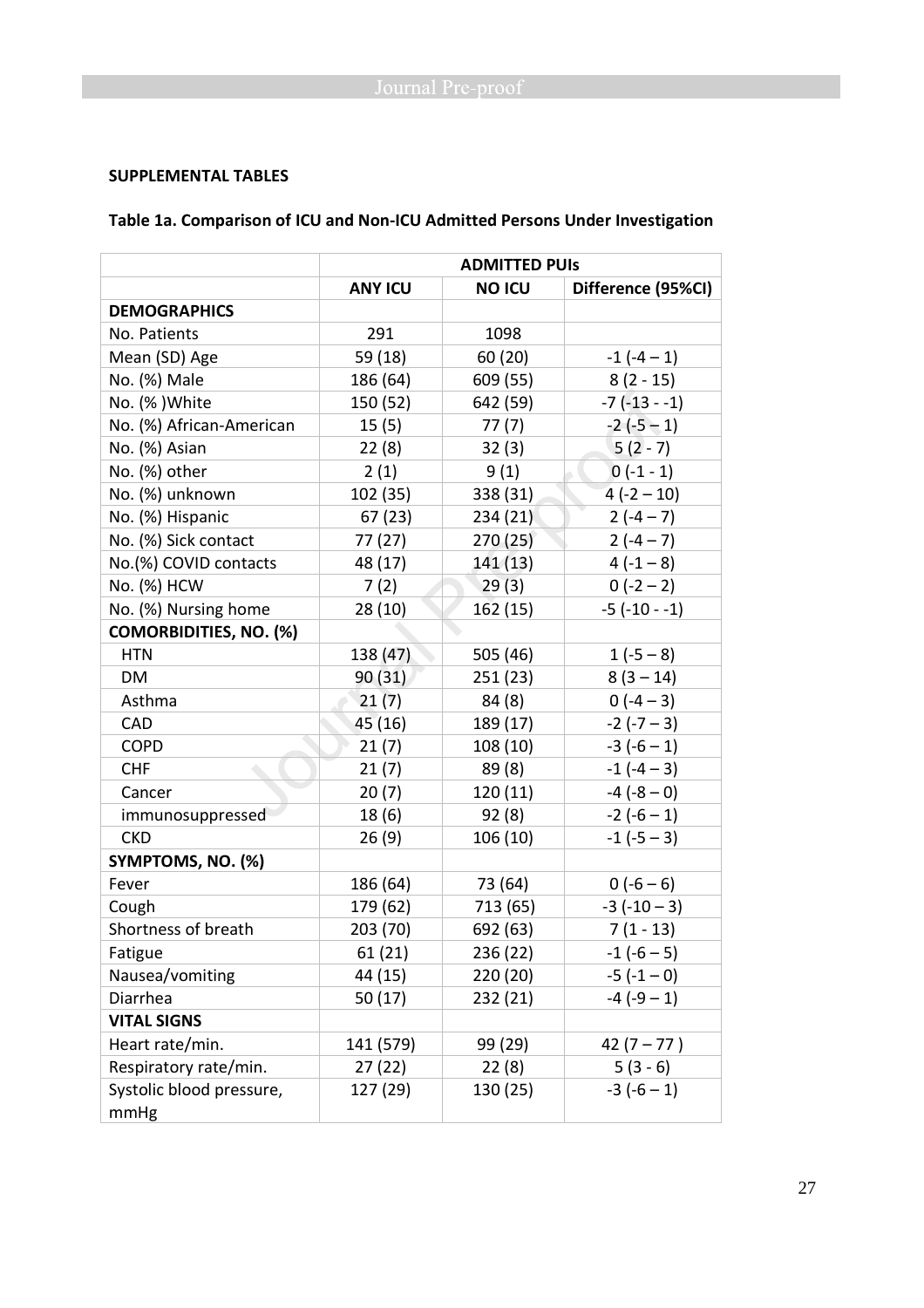| <b>Temperature Celsius</b> | 37.5(1.0)    | 37.5(2.3)    | $0.1 (-0.1 - 0.2)$  |
|----------------------------|--------------|--------------|---------------------|
| Oxygen stauration (%)      | 91(9)        | 94 (5)       | $-4(-5 - -2)$       |
| IMAGING, NO. (%)           |              |              |                     |
| None ordered               | 6(2)         | 30(3)        | $-1(-3-1)$          |
| Chest X Ray ordered        | 283 (97)     | 1032 (94)    | $3(-9-3)$           |
| Opacity(ies) on CXR        | 234 (83)     | 745 (72)     | $11(5 - 16)$        |
| <b>Bilateral findings</b>  | 200 (86)     | 567 (76)     | $9(3 - 15)$         |
| Chest CT ordered           | 88 (30)      | 367 (33)     | $-3(-9-3)$          |
| Opacity(ies)               | 67 (76)      | 261 (71)     | $5(6 - 16)$         |
| <b>Bilateral findings</b>  | 60 (91)      | 205 (79)     | $12(2 - 23)$        |
| LABS, MEAN (SD) [n]        |              |              |                     |
| Leukocytes (SD) $x10^3$    | 9.9(7.2)     | 9.1(8.6)     | $0.9(-0.2 - 2.0)$   |
|                            | $[285]$      | [1063]       |                     |
| % Lymphocytes (SD)         | 13.2 (9.2)   | 15.8(11.3)   | $-2.6(-4.1 - -1.2)$ |
|                            | $[277]$      | [1041]       |                     |
| ALT, units/L               | 50 (87)      | 43 (101)     | $7(-6 - 20)$        |
|                            | $[282]$      | $[1032]$     |                     |
| LDH, units/L               | 461 (222)    | 345 (177)    | 117 (91 - 142)      |
|                            | $[268]$      | [949]        |                     |
| CRP, mg/dL                 | 14.0 (10.7)  | 9.0(8.5)     | $5(4-6)$            |
|                            | $[273]$      | $[964]$      |                     |
| Ferritin, pg/ml            | 1342 (1401)  | 955 (1350)   | 387 (196 - 578)     |
|                            | $[257]$      | [816]        |                     |
| Procalcitonin, pg/ml       | 3.6(17.6)    | 0.9(5.3)     | $2.7(1.5 - 4.0)$    |
|                            | $[275]$      | [963]        |                     |
| Troponin ng/ml             | 0.04(0.14)   | 0.04(0.16)   | $.01 (-.02 - .03)$  |
|                            | $[263]$      | $[856]$      |                     |
| BNP, pg/ml                 | 4138 (15748) | 3455 (19115) | 682 (-2130 - 3495)  |
|                            | [217]        | $[672]$      |                     |
| D dimer, mg/L              | 1544 (4238)  | 1248 (5317)  | $296 (-419 - 1010)$ |
|                            | $[254]$      | $[845]$      |                     |
| Mean (SD) length of        | 6.6(4.3)     | 5.3(5.4)     | $1.3$ (-3.7 – 6.3)  |
| ventilation, hours         |              |              |                     |
| Non-invasive ventilation,  | 38 (13)      | 28(3)        | $10(8-13)$          |
| No. (%)                    |              |              |                     |
| Mean (SD) hospital LOS,    | 5.9(3.7)     | 4.1(2.8)     | $1.8(0.9 - 2.6)$    |
| days                       |              |              |                     |
| Mortality                  | 54 (19)      | 41(4)        | $15(12-18)$         |

SD: standard deviation, HCW: healthcare workers, HTN: hypertension, DM: diabetes mellitus, CAD: coronary artery disease, CHF: congestive heart failure, COPD: chronic obstructive pulmonary disease, LDH: lactate dehydrogenase, ALT: alanine aminotransferase, CRP: Creactive protein.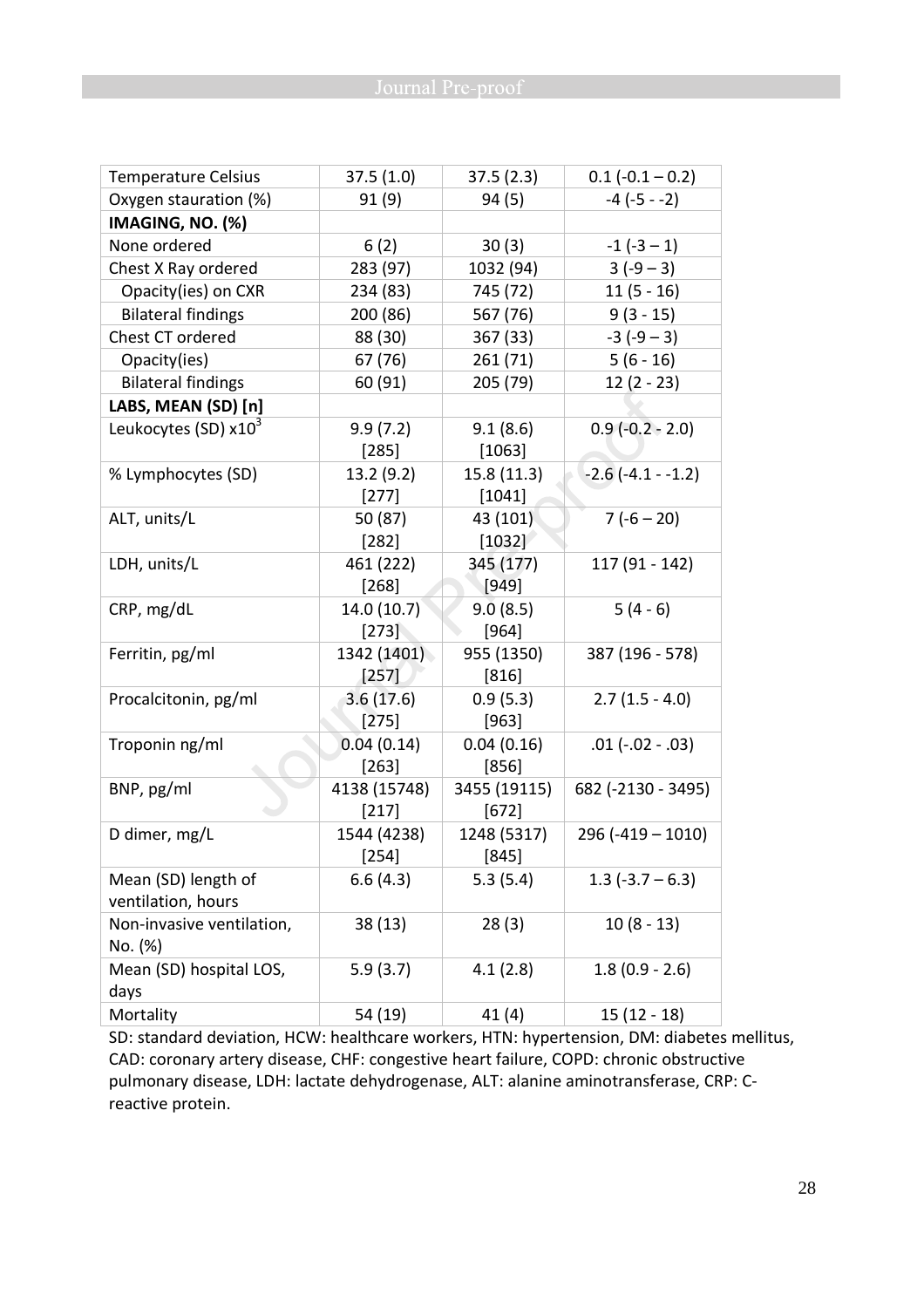|                                                           | <b>OR</b> | 95% CI        |  |  |  |  |
|-----------------------------------------------------------|-----------|---------------|--|--|--|--|
| <b>COVID19+, Admitted Patients</b>                        |           |               |  |  |  |  |
| Male<br>0.98<br>$0.73 - 1.3$                              |           |               |  |  |  |  |
| Age (per year)                                            | 1.003     | 0.995-1.012   |  |  |  |  |
| Hispanic                                                  | 1.90      | 1.28-2.83     |  |  |  |  |
| Smoking history                                           | 1.68      | 1.35-2.10     |  |  |  |  |
| <b>Exposure to COVID</b>                                  | 3.05      | 1.78-5.22     |  |  |  |  |
| Fever                                                     | 2.25      | 1.65-3.07     |  |  |  |  |
| Cough                                                     | 2.52      | 1.82-3.49     |  |  |  |  |
| Shortness of breath                                       | 1.09      | $0.80 - 1.50$ |  |  |  |  |
| Fatigue                                                   | 1.30      | $0.91 - 1.87$ |  |  |  |  |
| Temperature                                               | 1.02      | $0.96 - 1.09$ |  |  |  |  |
| O2, per 1% decrease                                       | 1.11      | $1.07 - 1.15$ |  |  |  |  |
|                                                           |           |               |  |  |  |  |
| ICU Admission or Upgrade, Admitted Patients               |           |               |  |  |  |  |
| Male                                                      | 1.36      | $0.99 - 1.88$ |  |  |  |  |
| Age, per year                                             | 1.00      | $0.99 - 1.01$ |  |  |  |  |
| Hx of COPD                                                | 0.85      | 048-1.52      |  |  |  |  |
| Hx of CHF                                                 | 0.90      | $0.48 - 1.71$ |  |  |  |  |
| Hx of CKD                                                 | 1.11      | $0.66 - 1.88$ |  |  |  |  |
| Fever                                                     | 0.95      | $0.66 - 1.37$ |  |  |  |  |
| Cough                                                     | 0.80      | $0.55 - 1.17$ |  |  |  |  |
| Shortness of breath                                       | 1.08      | $0.75 - 1.56$ |  |  |  |  |
| COVID+                                                    | 1.57      | 1.07-2.30     |  |  |  |  |
| Temperature                                               | 0.99      | $0.92 - 1.07$ |  |  |  |  |
| O2, per 1% decrease                                       | 1.09      | 1.06-1.12     |  |  |  |  |
|                                                           |           |               |  |  |  |  |
| <b>Invasive Mechanical Ventilation, Admitted Patients</b> |           |               |  |  |  |  |
| Male                                                      | 1.71      | 1.16-2.51     |  |  |  |  |
| Age, per year                                             | 0.999     | 0.989-1.010   |  |  |  |  |
| Fever                                                     | 1.28      | $0.82 - 1,99$ |  |  |  |  |
| Cough                                                     | 0.87      | $0.55 - 1.25$ |  |  |  |  |
| Shortness of breath                                       | 1.19      | $0.77 - 1.84$ |  |  |  |  |
| Smoking history                                           | 0.91      | $0.66 - 1.24$ |  |  |  |  |
| HX of asthma                                              | 1.42      | $0.73 - 2.75$ |  |  |  |  |
| Hx of COPD                                                | 1.09      | $0.58 - 2.07$ |  |  |  |  |
| COVID+                                                    | 2.75      | 1.69-4.47     |  |  |  |  |
| Respiratory rate                                          | 1.01      | 1.00-1.02     |  |  |  |  |
| O2, per 1% decrease                                       | 1.13      | $1.09 - 1.7$  |  |  |  |  |
|                                                           |           |               |  |  |  |  |
| <b>Mortality, Admitted Patients</b>                       |           |               |  |  |  |  |
| Male                                                      | 1.15      | $0.69 - 1.93$ |  |  |  |  |
| Age, per year                                             | 1.07      | 1.05-1.09     |  |  |  |  |

# **Table 2a. Exploratory Multivariate Predictor Variables.**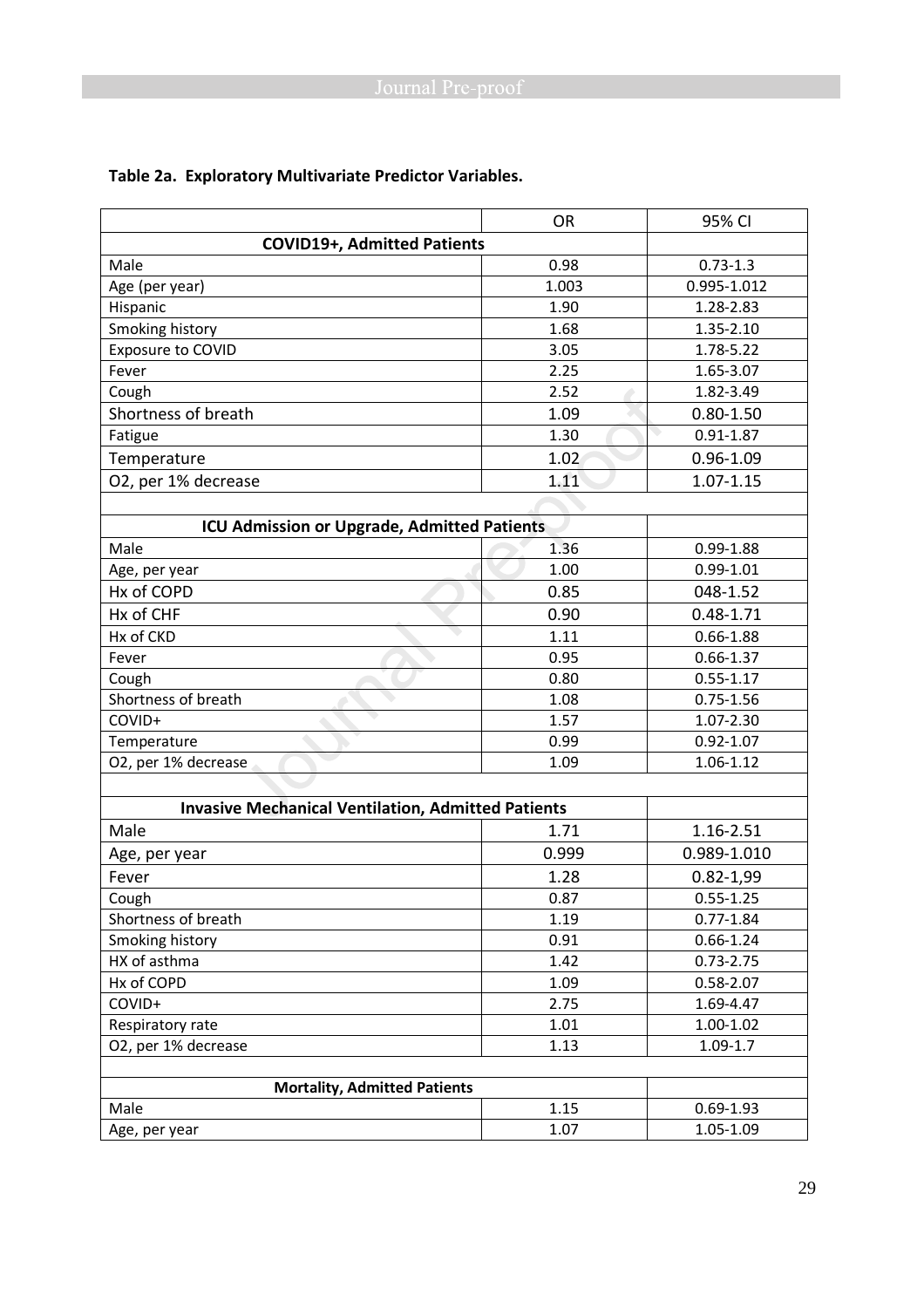| Hx of COPD          | 2.49 | 1.33-4.67     |
|---------------------|------|---------------|
| Hx of cancer        | 0.74 | $0.32 - 1.66$ |
| COVID+              | 2.88 | 1.53-5.45     |
| O2, per 1% decrease | 1.05 | 1.02-1.08     |
| Temperature         | በ 97 | $0.86 - 1.10$ |

Journal Prezence